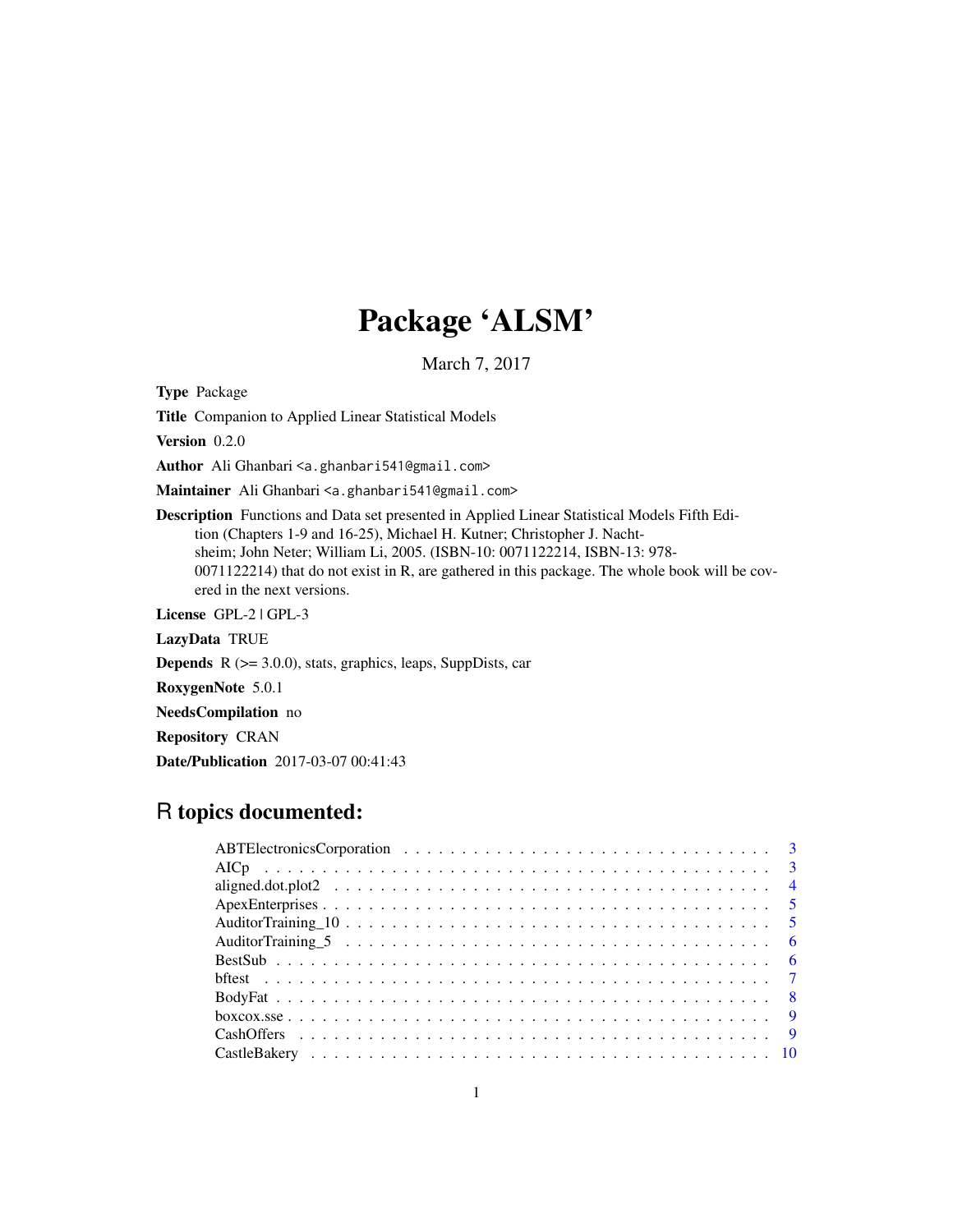| 11<br>ci.reg |
|--------------|
| 13           |
| 13           |
| 14           |
| 15           |
| 15           |
| 16           |
| 16           |
| 17           |
| 18           |
| 18           |
| 19           |
| 19           |
| 20           |
| 21           |
| 22           |
| 23           |
| 23           |
| 24           |
| 25           |
| 27           |
| 28           |
| 29           |
| 29           |
| 30           |
| 30           |
| 31           |
| 32           |
| 32           |
| 33           |
| 33           |
| 34           |
| 34           |
| 35           |
| 36           |
| 36           |
| 37           |
| 37           |
| 38           |
| 39           |
| 40           |
| 41           |
| 41           |
| 42           |
| 43           |
|              |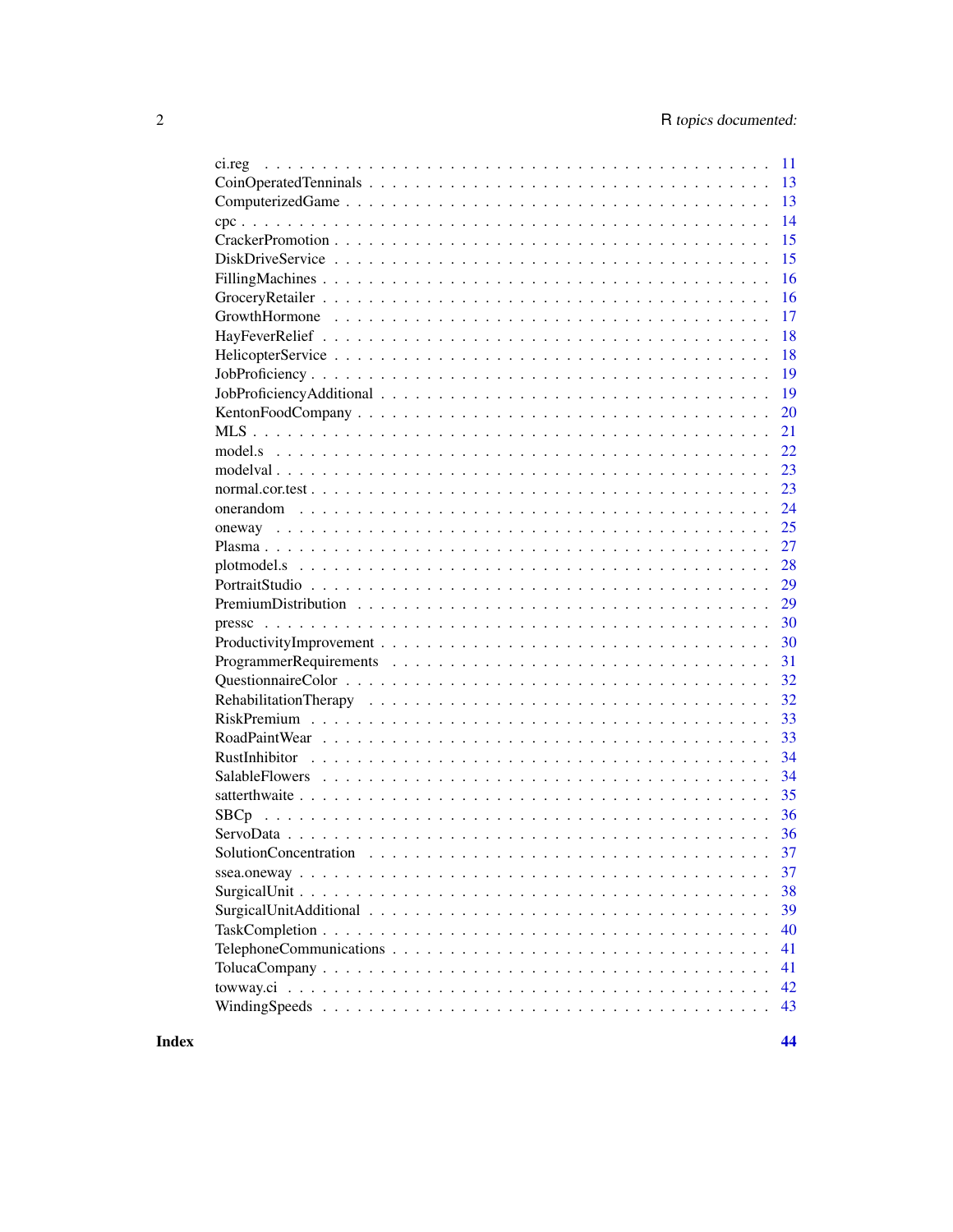<span id="page-2-0"></span>ABTElectronicsCorporation

*ABT Electronics Corporation*

# Description

ABT Electronics Corporation dataset

### Usage

data("ABTElectronicsCorporation")

#### Format

A data frame with 40 observations on the following 3 variables.

y response variable

group factor variable

row index corresponding to each response

# Examples

```
data(ABTElectronicsCorporation)
## maybe str(ABTElectronicsCorporation) ; plot(ABTElectronicsCorporation) ...
```
<span id="page-2-1"></span>AICp *Calculate AIC*

# Description

Akaike's information criterion

$$
AIC = n * ln(SSEp) - n * ln(n) + 2 * p
$$

#### Usage

AICp(model)

# Arguments

model model of regression

# References

Michael H. Kutner; Christopher J. Nachtsheim; John Neter; William Li. Applied Linear Statistical Models Fifth Edition. page 360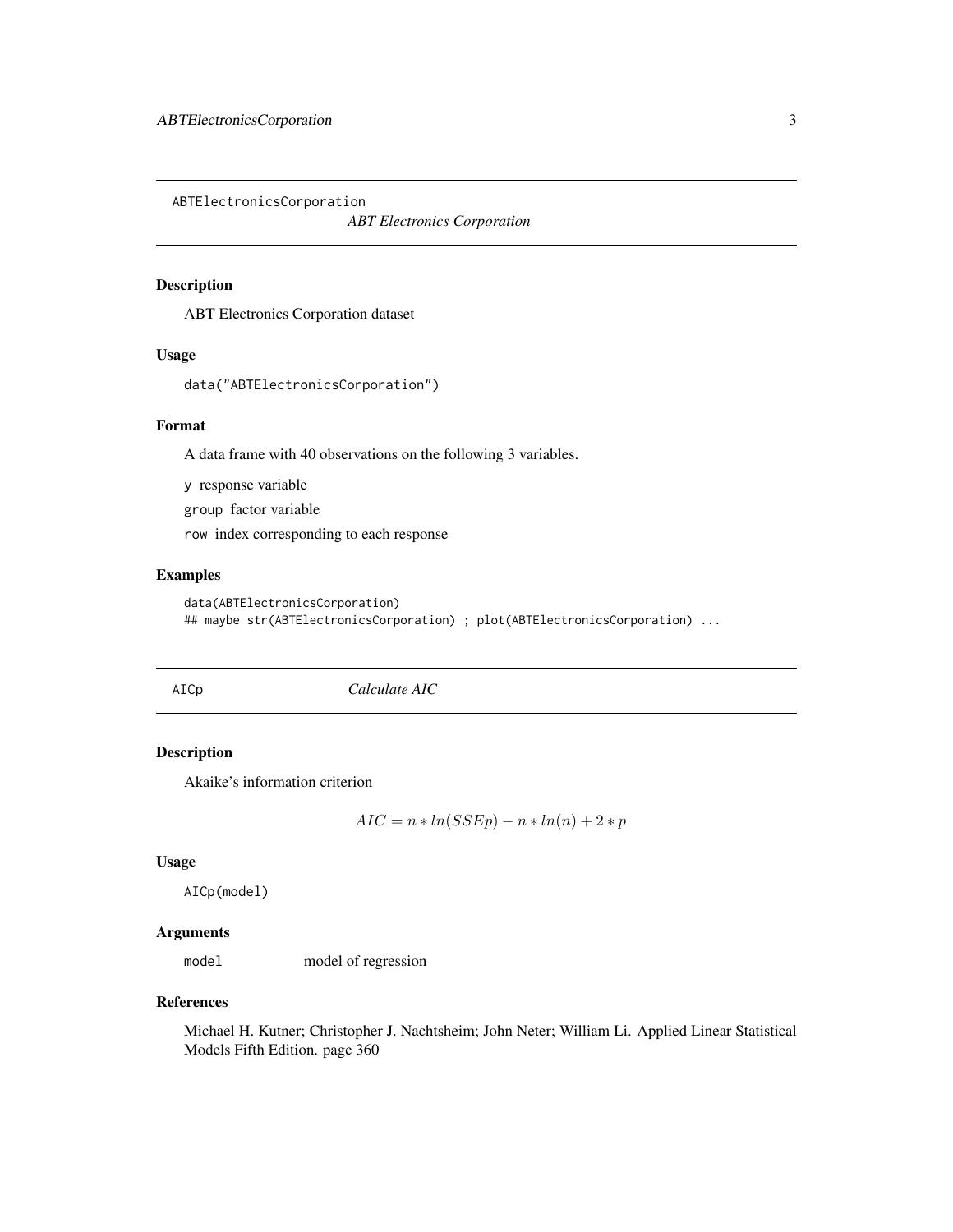# See Also

[cpc](#page-13-1),[SBCp](#page-35-1),[pressc](#page-29-1)

# Examples

#### example page 360 AICp(lm(lny~x4,SurgicalUnit))

aligned.dot.plot2 *Aligned dot plot specific variable correspond to two factor*

# Description

Aligned dot plot specific variable correspond to two factor

### Usage

```
aligned.dot.plot2(y, factor1, factor2)
```
# Arguments

| у       | variable based on plot aligned dot plot |
|---------|-----------------------------------------|
| factor1 | first factor variable                   |
| factor2 | second factor variable                  |

# References

Michael H. Kutner; Christopher J. Nachtsheim; John Neter; William Li. Applied Linear Statistical Models Fifth Edition.

```
library('ALSM')
y=CashOffers$y
A=CashOffers$A
B=CashOffers$B
aligned.dot.plot2(y,A,B)
```
<span id="page-3-0"></span>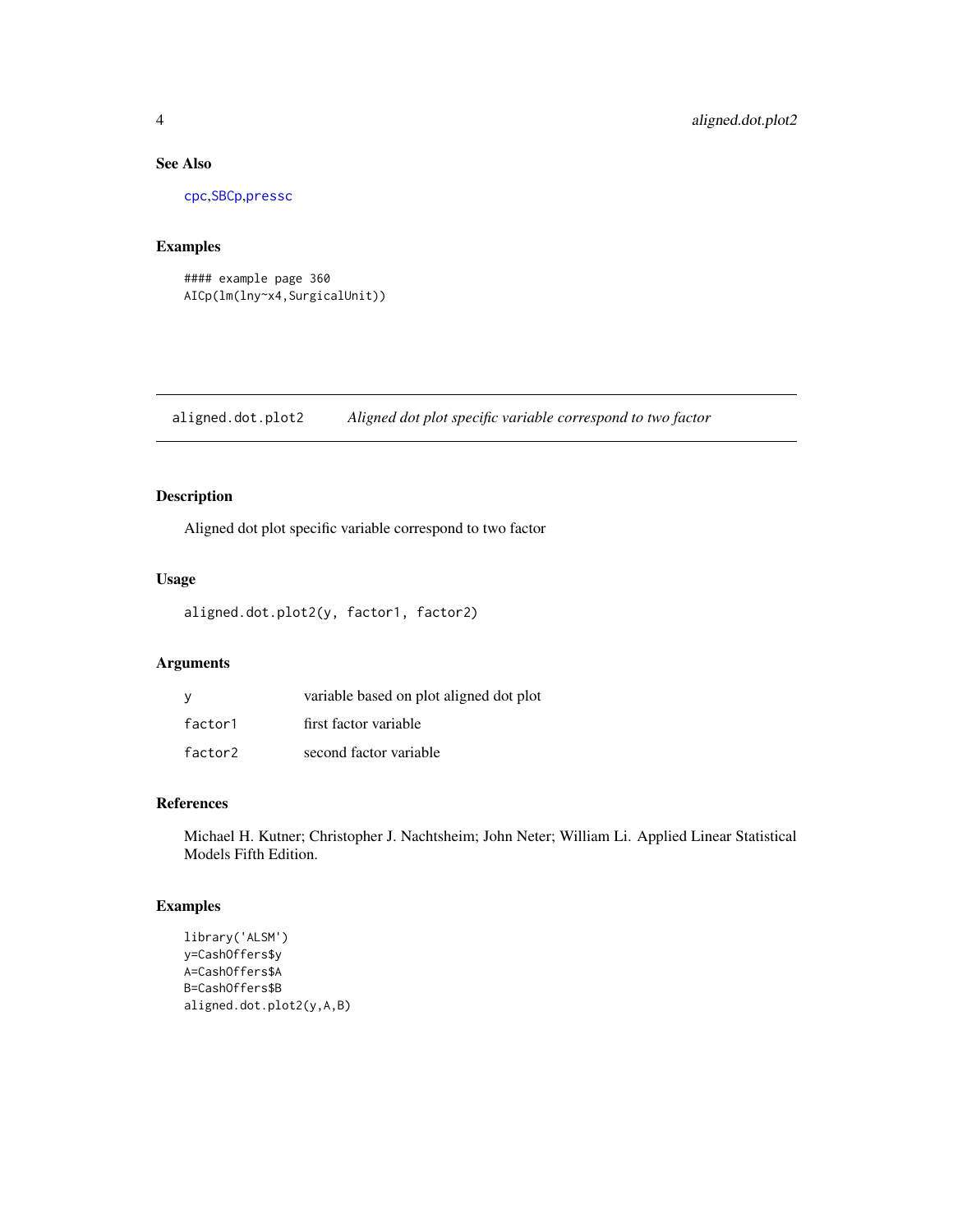<span id="page-4-0"></span>ApexEnterprises *ApexEnterprises*

### Description

ApexEnterprises

#### Usage

data("ApexEnterprises")

# Format

A data frame with 20 observations on the following 3 variables.

y a numeric vector

officer a numeric vector

candidate a numeric vector

# References

neter

# Examples

```
data(ApexEnterprises)
## maybe str(ApexEnterprises) ; plot(ApexEnterprises) ...
```
AuditorTraining\_10 *Auditor Training (10 block)*

### Description

Auditor Training (10 block)

# Usage

```
data("AuditorTraining_10")
```
#### Format

A data frame with 30 observations on the following 3 variables.

y a numeric vector

block a numeric vector

factor a numeric vector

x covariate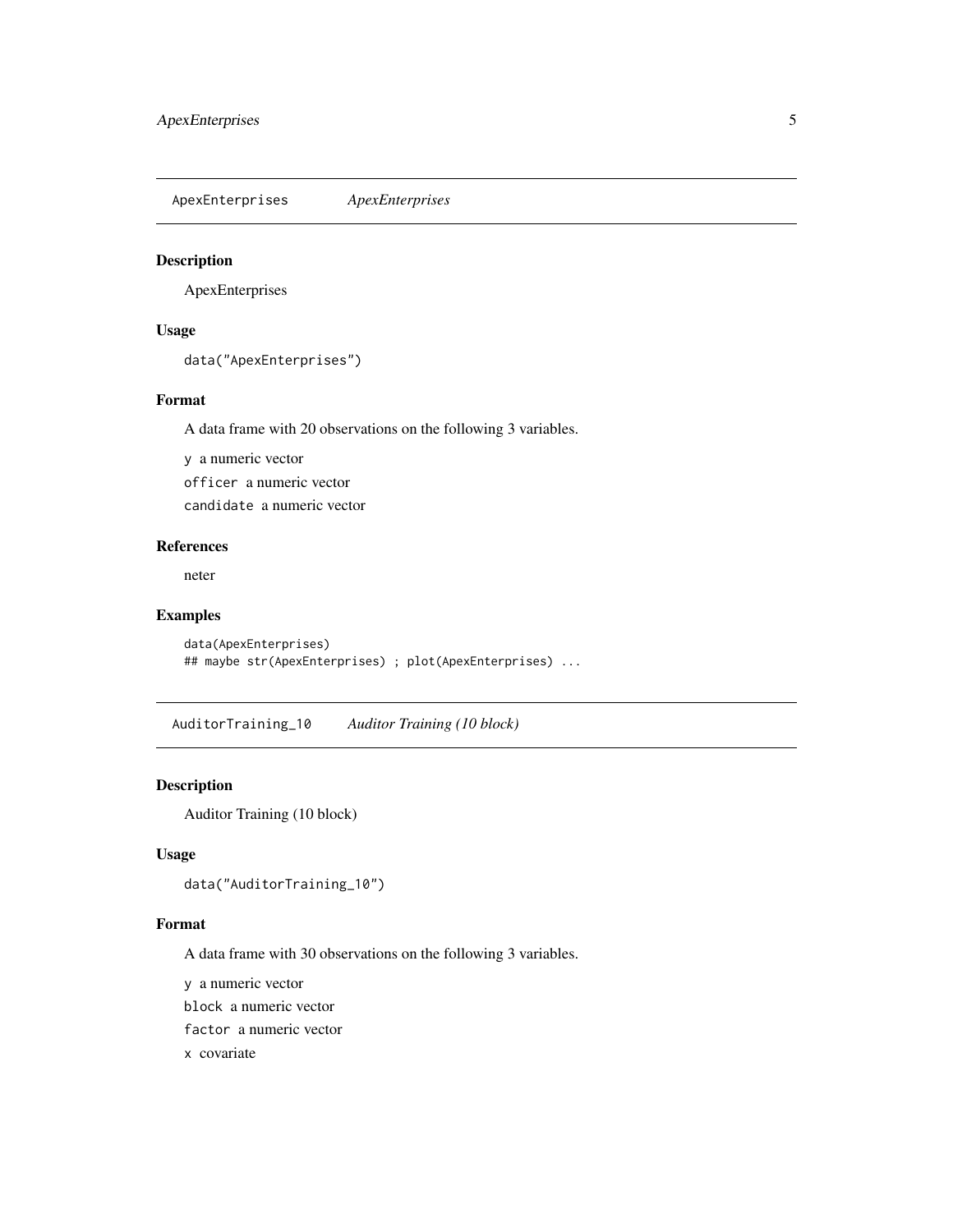# Examples

```
data(AuditorTraining_10)
## maybe str(AuditorTraining_10) ; plot(AuditorTraining_10) ...
```
AuditorTraining\_5 *Auditor Training ( 5 block)*

# Description

Auditor Training ( 5 block)

### Usage

data("AuditorTraining\_5")

# Format

A data frame with 30 observations on the following 4 variables.

y a numeric vector

block a numeric vector

factor a numeric vector

num a numeric vector

#### Examples

```
data(AuditorTraining_5)
## maybe str(AuditorTraining_5) ; plot(AuditorTraining_5) ...
```
BestSub *Automatic Search Procedures for Model Selection; Best Subsets Algorithms*

### Description

best subsets according to a specified criterion are identified without requiring the fitting of all of the possible subset regression models.

# Usage

```
BestSub(x,y,method=c('r2','r2adj','sse','cp','press','aic','sbc'),num=2)
```
<span id="page-5-0"></span>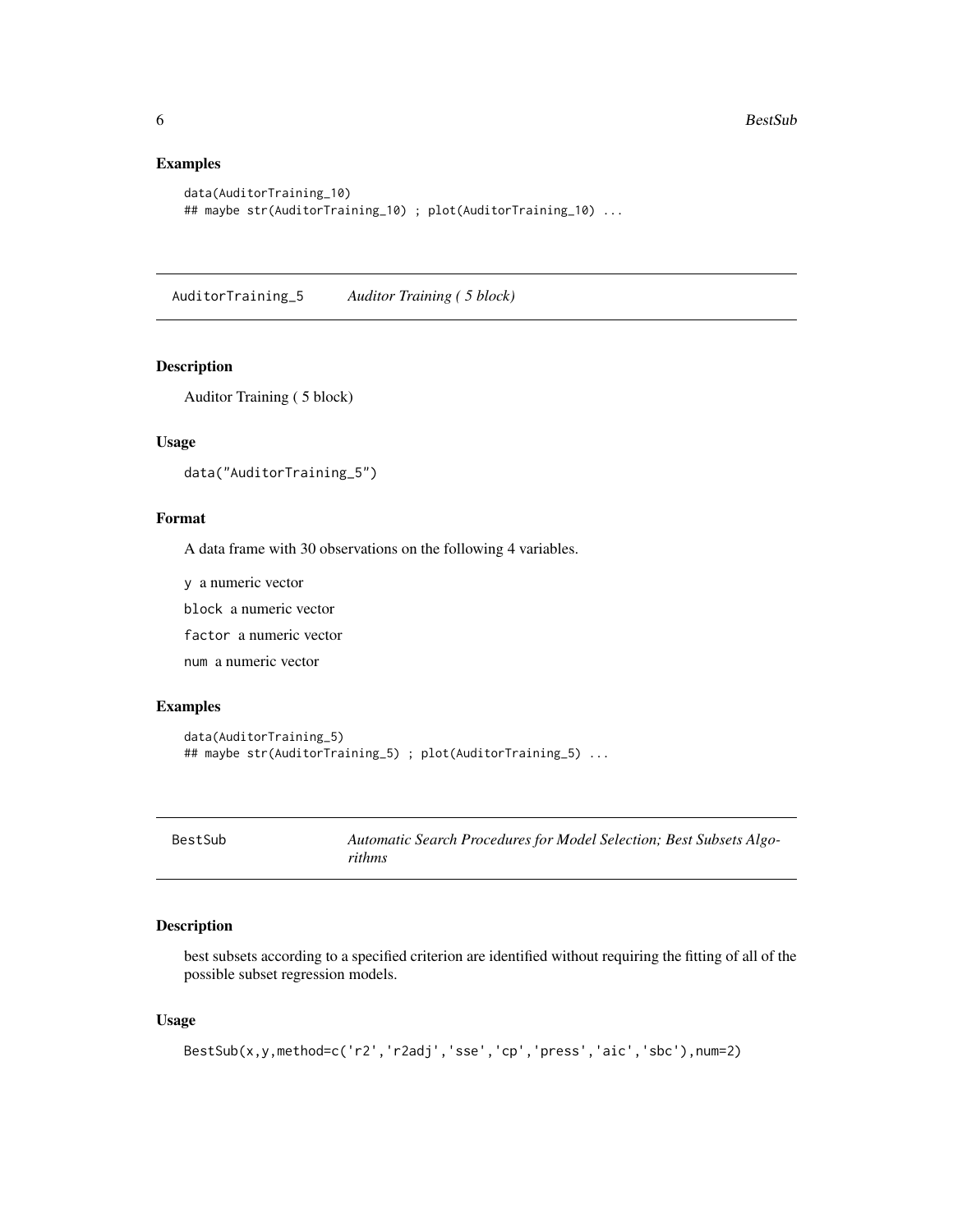#### <span id="page-6-0"></span>bftest 7

### Arguments

| $\mathsf{X}$ | matrix of predictors                                                                           |
|--------------|------------------------------------------------------------------------------------------------|
|              | response vector                                                                                |
| method       | best subsets according to this specified criterion. R2, R2adj, sse, cp, press, aic and<br>sbc. |
| num          | number of best subset model per number of predictor variable.                                  |

# References

Michael H. Kutner; Christopher J. Nachtsheim; John Neter; William Li. Applied Linear Statistical Models Fifth Edition.chapter 9

# Examples

```
## page 363
library("leaps")
BestSub(SurgicalUnit[,1:8],SurgicalUnit[,10],method='r2',num=2)
```

| bftest<br>Brown-Forsythe Test between two group |  |  |
|-------------------------------------------------|--|--|
|-------------------------------------------------|--|--|

# Description

Tests for Constancy of Error Variance between two group

# Usage

```
bftest(fit,group,alpha=.05)
```
### Arguments

| fit   | model of regression         |
|-------|-----------------------------|
| group | vector, determine two group |
| alpha | Type I error level          |

# Details

length group and number of observations should be equal

# Value

test statistic, p.value, alpha and degree of freedom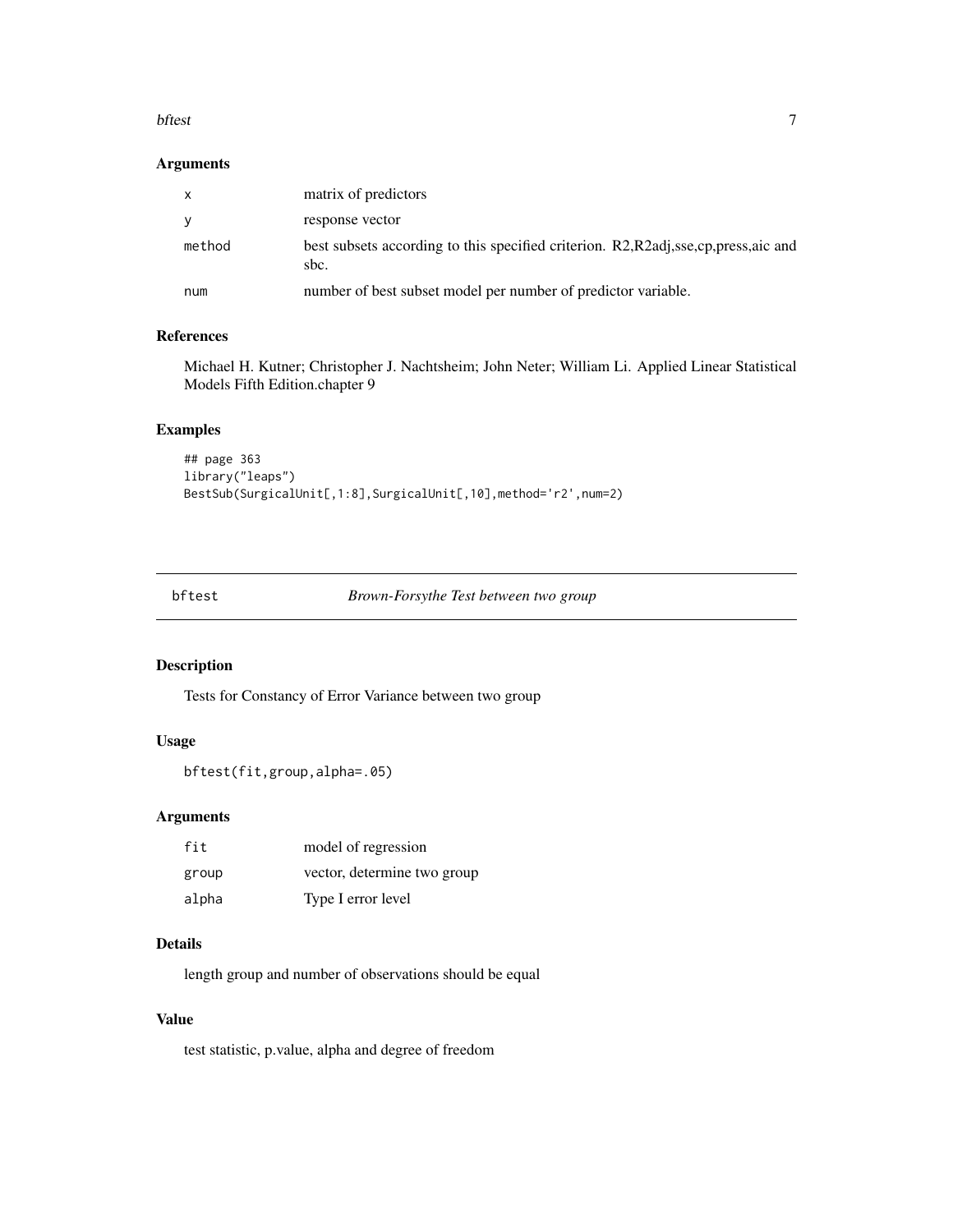# <span id="page-7-0"></span>References

Michael H. Kutner; Christopher J. Nachtsheim; John Neter; William Li. Applied Linear Statistical Models Fifth Edition .page 116

### Examples

```
################### EXAMPLE PAGE 117
```

```
### Group
g<-rep(1,25)
g[TolucaCompany$x<=70]=0
### TEST
bftest(lm(y~x,TolucaCompany),g)
```
BodyFat *Body Fat dataset*

# Description

study of the relation of amount of body fat (Y) to several possible predictor variables, based on a sample of 20 healthy females 25-34 years old

#### Usage

data("BodyFat")

### Format

A data frame with 20 observations on the following 4 variables.

x1 a numeric vector

- x2 a numeric vector
- x3 a numeric vector
- y a numeric vector

### Source

Michael H. Kutner; Christopher J. Nachtsheim; John Neter; William Li. Applied Linear Statistical Models Fifth Edition .TABLE 7.1 page 257

```
data(BodyFat)
## maybe str(BodyFat) ; plot(BodyFat) ...
```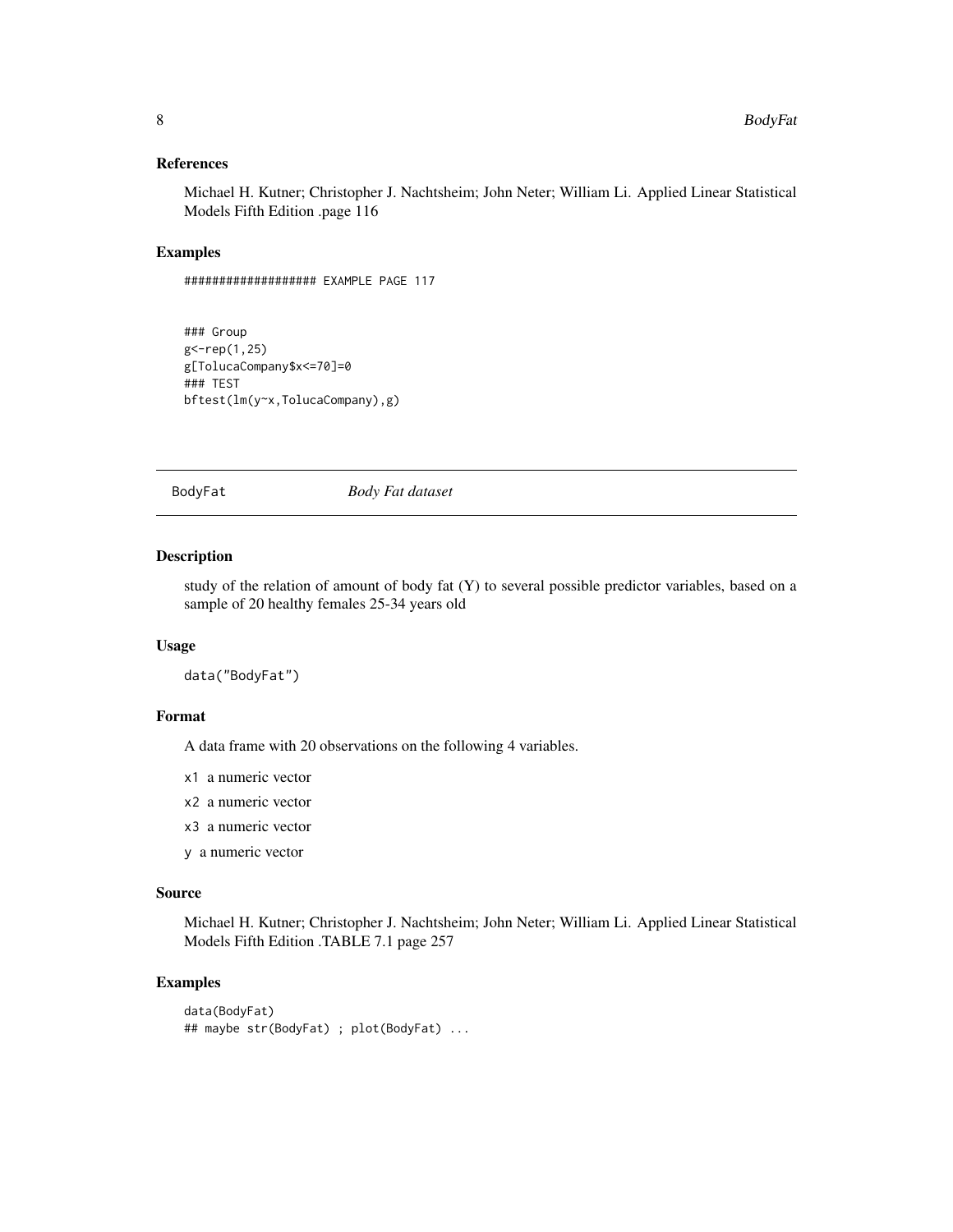<span id="page-8-0"></span>

# Description

transformation from the family of power transformations on Y. box-cox transformation according to SSE.

also plot SSE against lambda

### Usage

boxcox.sse(x,y,l=seq(-2,2,.1))

### Arguments

| x | vector predictor variable          |
|---|------------------------------------|
|   | vector response variable           |
|   | vector, Different values of lambda |

# References

Michael H. Kutner; Christopher J. Nachtsheim; John Neter; William Li. Applied Linear Statistical Models Fifth Edition.page 134

# Examples

```
### table 3.9 & figure 3.17 (page 136)
boxcox.sse(Plasma[,1],Plasma[,2])
```

```
### table 18.6 page 792
boxcox.sse(factor(ServoData[,2]),ServoData[,1])
```
CashOffers *Cash Offers*

### Description

Cash Offers dataset

### Usage

data("CashOffers")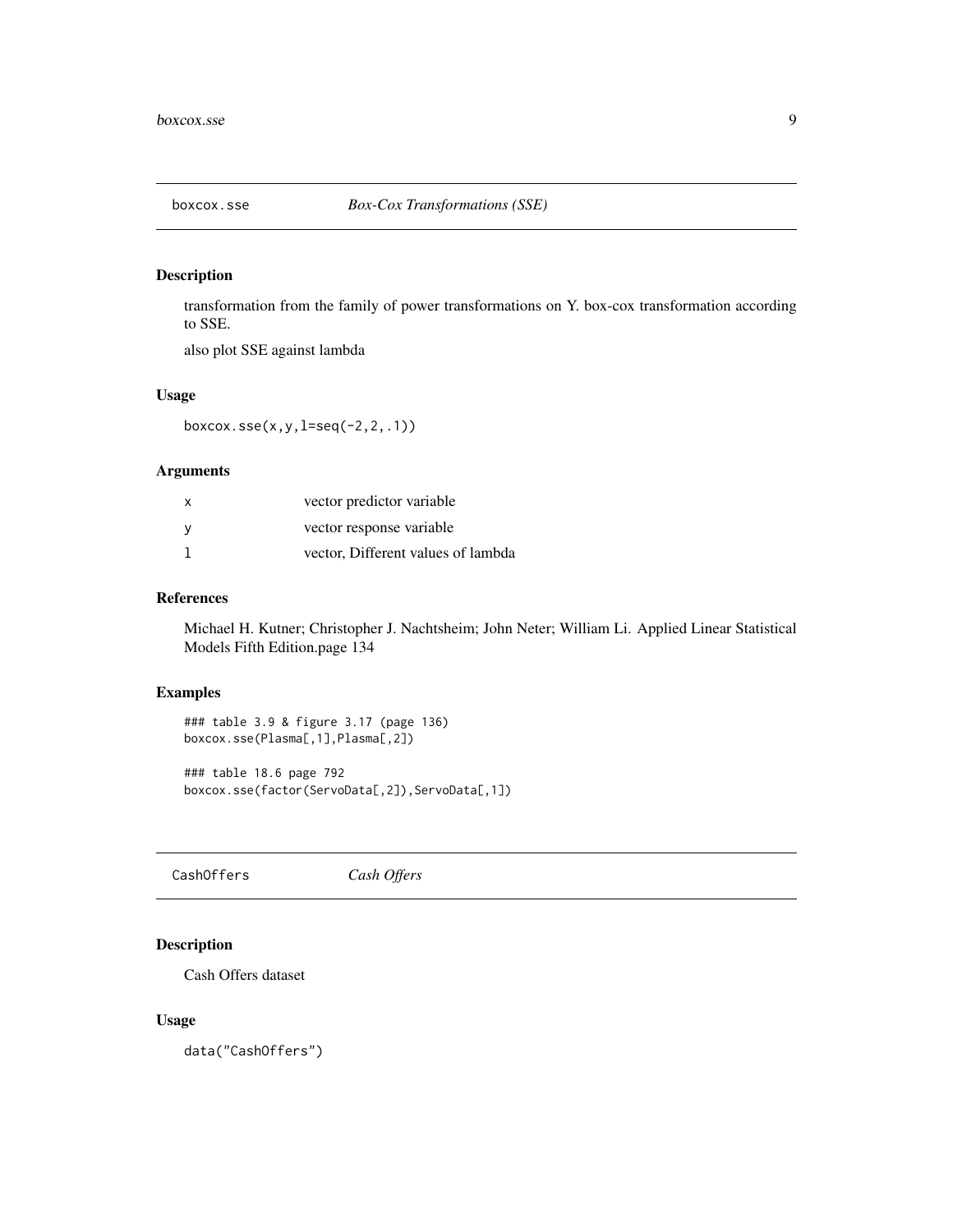# Format

A data frame with 36 observations on the following 3 variables.

- y response variable
- A factor variable
- B factor variable

num index corresponding to each response

x covariate

# Examples

```
data(CashOffers)
## maybe str(CashOffers) ; plot(CashOffers) ...
```
CastleBakery *Castle Bakery*

### Description

Castle Bakery data set

# Usage

data("CastleBakery")

#### Format

A data frame with 12 observations on the following 4 variables.

y a numeric vector

- A a numeric vector
- B a numeric vector

num a numeric vector

#### References

Michael H. Kutner; Christopher J. Nachtsheim; John Neter; William Li. Applied Linear Statistical Models Fifth Edition. Table 19.7

```
data(CastleBakery)
## maybe str(CastleBakery) ; plot(CastleBakery) ...
```
<span id="page-9-0"></span>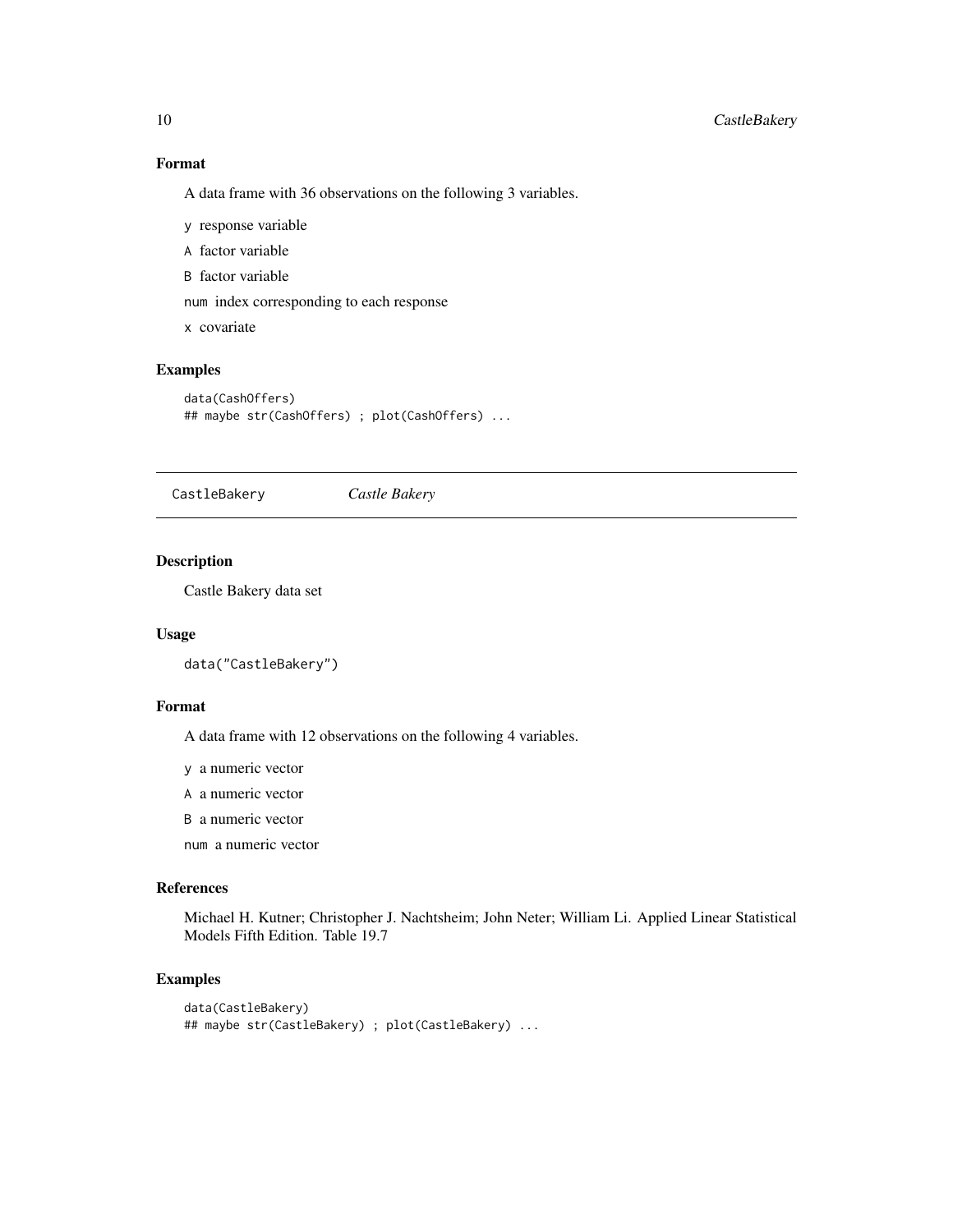<span id="page-10-0"></span>ci.reg *Estimation and confidence interval of Mean Response and Prediction of New Observation in regression model*

### Description

Estimation of Mean Response and Prediction of New Observation:

Interval Estimation of EY\_h

Confidence Region for Regression Surface. WorkingHotelling confidence band

Simultaneous Confidence Intervals for Several Mean Responses ( Working-Hotelling, Bonferroni confidence limit )

Prediction of New Observation Yh(new)

Prediction of Mean of m New Observations at Xh

Predictions of g New Observations. Simultaneous Scheffe prediction limits for g new observations at g different levels X\_h

# Usage

ci.reg(model, newdata, type = c("b", "s","w","n","m","nm","gn"), alpha =  $0.05, m=1$ )

### Arguments

| model   | model of regression                                                                           |
|---------|-----------------------------------------------------------------------------------------------|
| newdata | Data frame, New data on which the point estimate and confidence interval is<br>calculated.    |
| type    | Type of confidence interval                                                                   |
| alpha   | Confidence interval calculate with $1-\alpha$ percent                                         |
| m       | When use "type=nm", m is equal, new observations are to be selected at the<br>same levels x_h |

### Details

Type values:

b Simultaneous Confidence Intervals for Several Mean Responses by Bonferroni simultaneous confidence intervals.

s Simultaneous Scheffe prediction limits for g new observations at g different levels x\_h

w Confidence Region for Regression Surface or Simultaneous Confidence Intervals for Several Mean Responses

n Prediction of New Observation.

m Mean response of New Observation.

nm When In new observations are to be selected at the same levels X\_h and their mean Yh(new) is to be predicted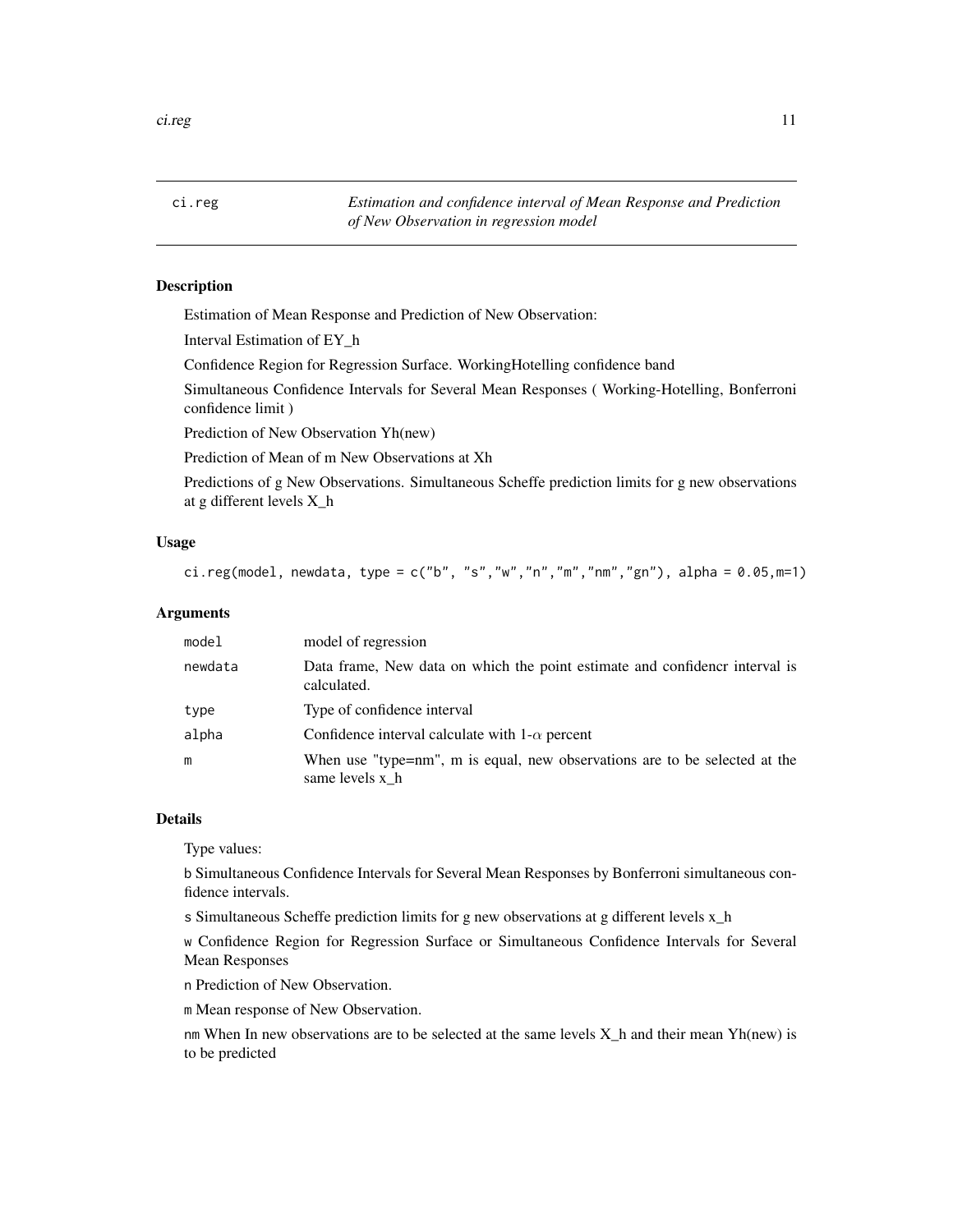gn Simultaneous Bonferroni prediction limits for g new observations at g different levels X\_h

*NOTE:* for the rest of the type states,  $m = 1$ .

# Value

calculate estimation and cofidence interval

### Note

by default, type is 'b'

### References

Michael H. Kutner; Christopher J. Nachtsheim; John Neter; William Li. Applied Linear Statistical Models Fifth Edition

# Examples

```
#### problem 6.14.a page 250
d<-data.frame(282000,7.1,0)
ci.reg(lm(y~x1+x2+x3,GroceryRetailer),d,type='nm',m=3)
#### problem 6.13.b page 250
d<-data.frame(c(230000,250000,280000,340000),c(7.5,7.3,7.1,6.9),c(0,0,0,0))
ci.reg(lm(y~x1+x2+x3,GroceryRetailer),d,type='gn')
#### problem 6.12.a page 250
d<-data.frame(c(302000,245000,280000,350000,295000),c(7.2,7.4,6.9,7,6.7),c(0,0,0,0,1))
ci.reg(lm(y~x1+x2+x3,GroceryRetailer),d,type='b')
### example page 158
d<-data.frame(c(30,65,100))
ci.reg(lm(y~x,TolucaCompany),d,type='w',alpha=.1)
### example page 54
d<-data.frame(65)
ci.reg(lm(y~x,TolucaCompany),d,type='m',alpha=.1)
### example page 59
d<-data.frame(100)
```
ci.reg(lm(y~x,TolucaCompany),d,type='n',alpha=.1)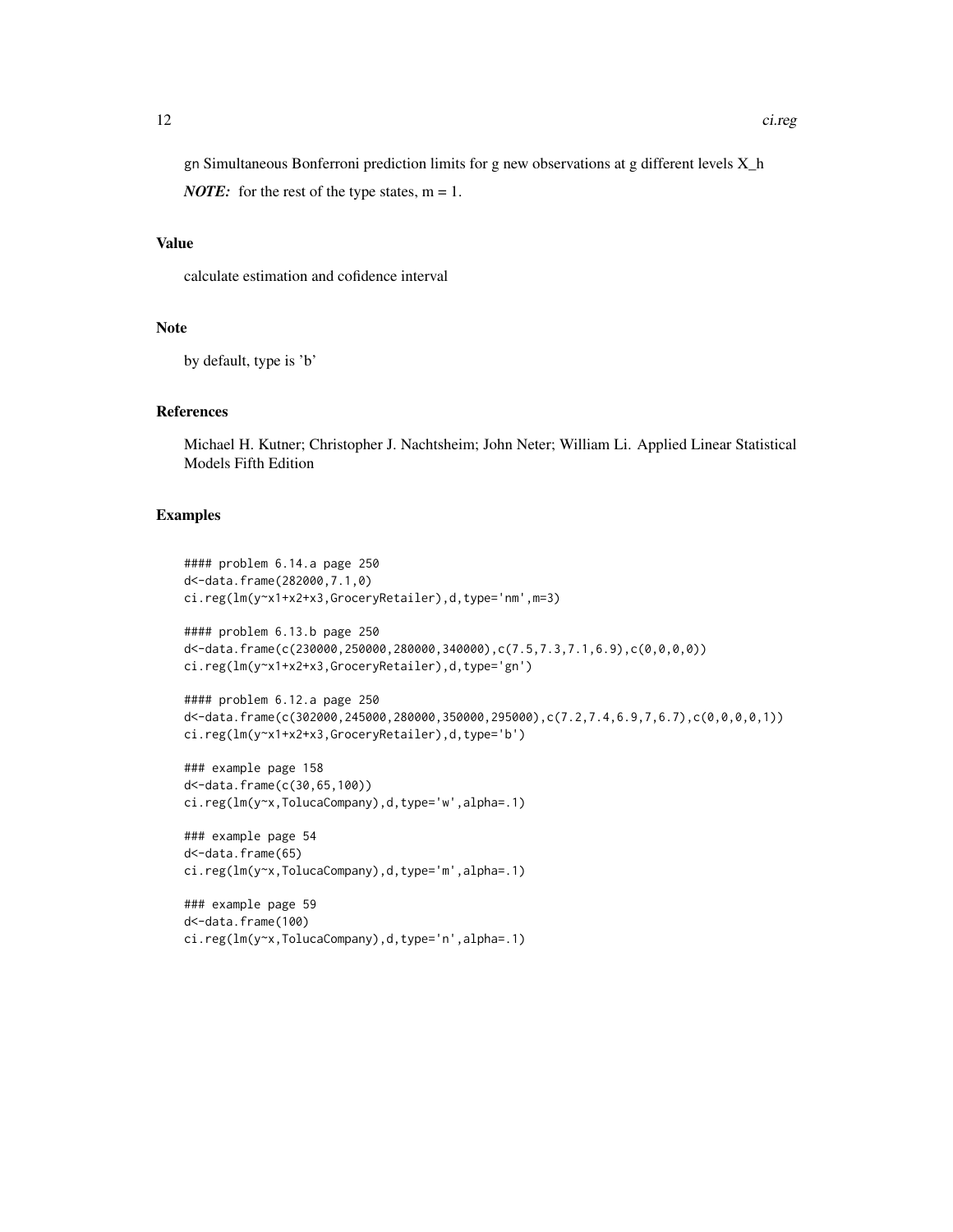<span id="page-12-0"></span>CoinOperatedTenninals *Coin Operated Tenninals*

### Description

Coin Operated Tenninals

#### Usage

```
data("CoinOperatedTenninals")
```
# Format

A data frame with 8 observations on the following 3 variables.

- y a numeric vector
- A a numeric vector
- B a numeric vector

# References

Michael H. Kutner; Christopher J. Nachtsheim; John Neter; William Li. Applied Linear Statistical Models Fifth Edition. problem 20.2

#### Examples

```
data(CoinOperatedTenninals)
## maybe str(CoinOperatedTenninals) ; plot(CoinOperatedTenninals) ...
```
ComputerizedGame *Computerized Game*

#### Description

Computerized Game dataset

#### Usage

```
data("ComputerizedGame")
```
#### Format

A data frame with 80 observations on the following 3 variables.

y a numeric vector

group a numeric vector

num a numeric vector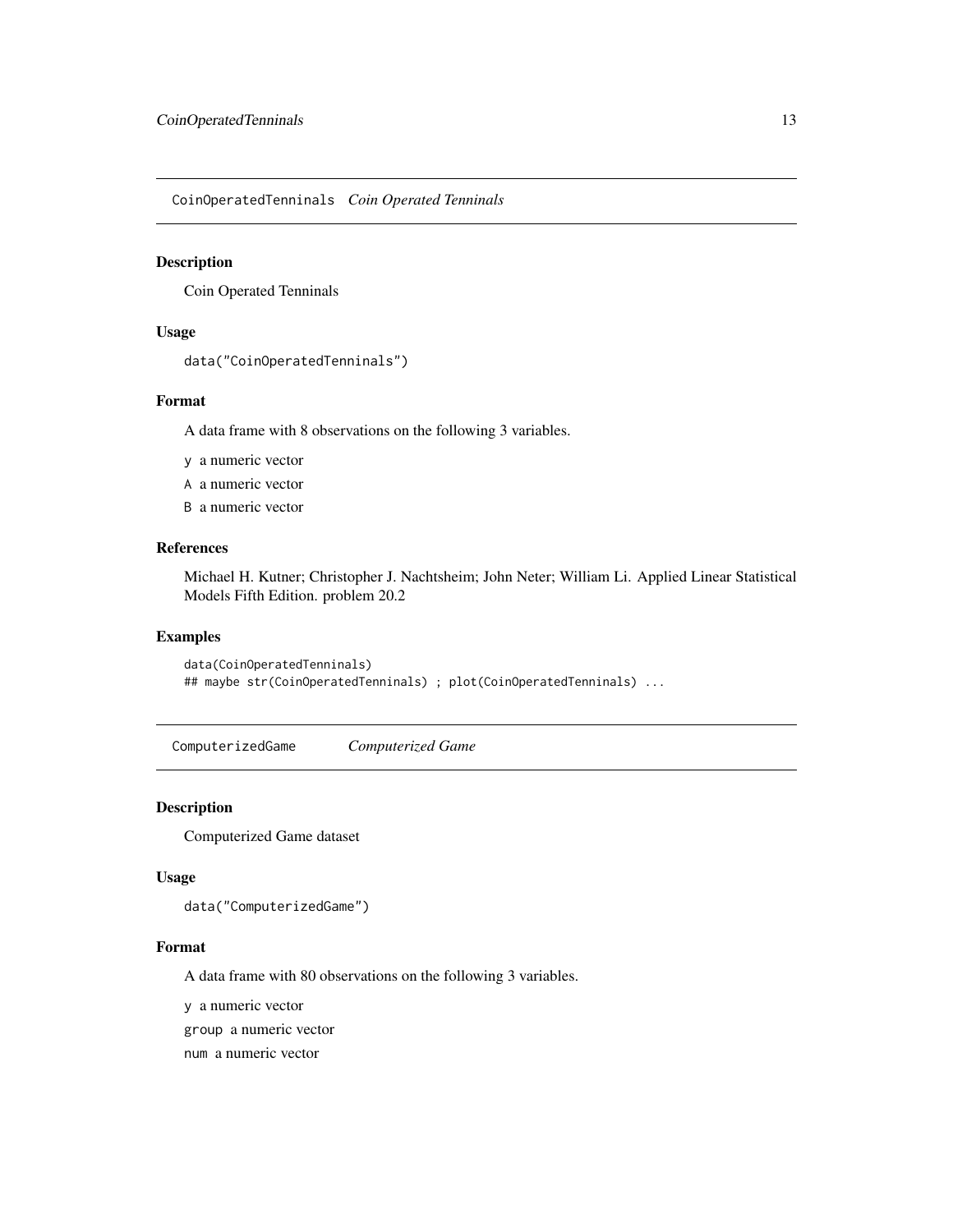# <span id="page-13-0"></span>Examples

```
data(ComputerizedGame)
## maybe str(ComputerizedGame) ; plot(ComputerizedGame) ...
```
# <span id="page-13-1"></span>cpc *Calculate cp critera*

# Description

Mallows' Cp Criterion

### Usage

cpc(r,f)

# Arguments

|              | Reduced model |
|--------------|---------------|
| $\mathbf{f}$ | Full model    |

# References

Michael H. Kutner; Christopher J. Nachtsheim; John Neter; William Li. Applied Linear Statistical Models Fifth Edition .page 358

# See Also

[AICp](#page-2-1),[SBCp](#page-35-1),[pressc](#page-29-1)

# Examples

#### example page 358

cpc(lm(lny~x4,SurgicalUnit),lm(lny~x1+x2+x3+x4,SurgicalUnit))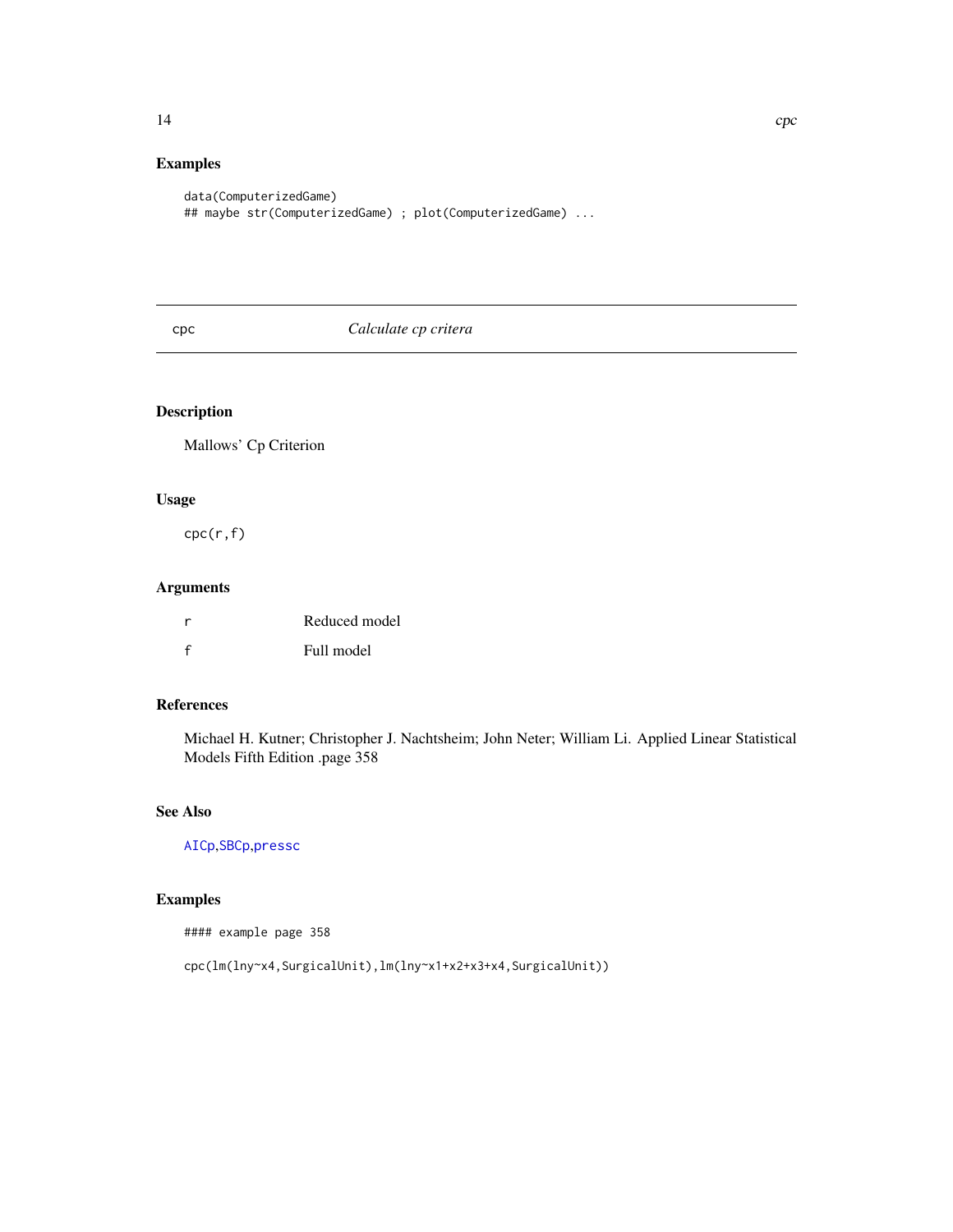<span id="page-14-0"></span>CrackerPromotion *CrackerPromotion*

# Description

**CrackerPromotion** 

# Usage

```
data("CrackerPromotion")
```
# Format

A data frame with 15 observations on the following 4 variables.

y a numeric vector

x a numeric vector

treatment a numeric vector

store a numeric vector

# Examples

data(CrackerPromotion) ## maybe str(CrackerPromotion) ; plot(CrackerPromotion) ...

DiskDriveService *Disk Drive Service*

### Description

DiskDriveService

# Usage

```
data("DiskDriveService")
```
### Format

A data frame with 45 observations on the following 4 variables.

y a numeric vector

A a numeric vector

B a numeric vector

num a numeric vector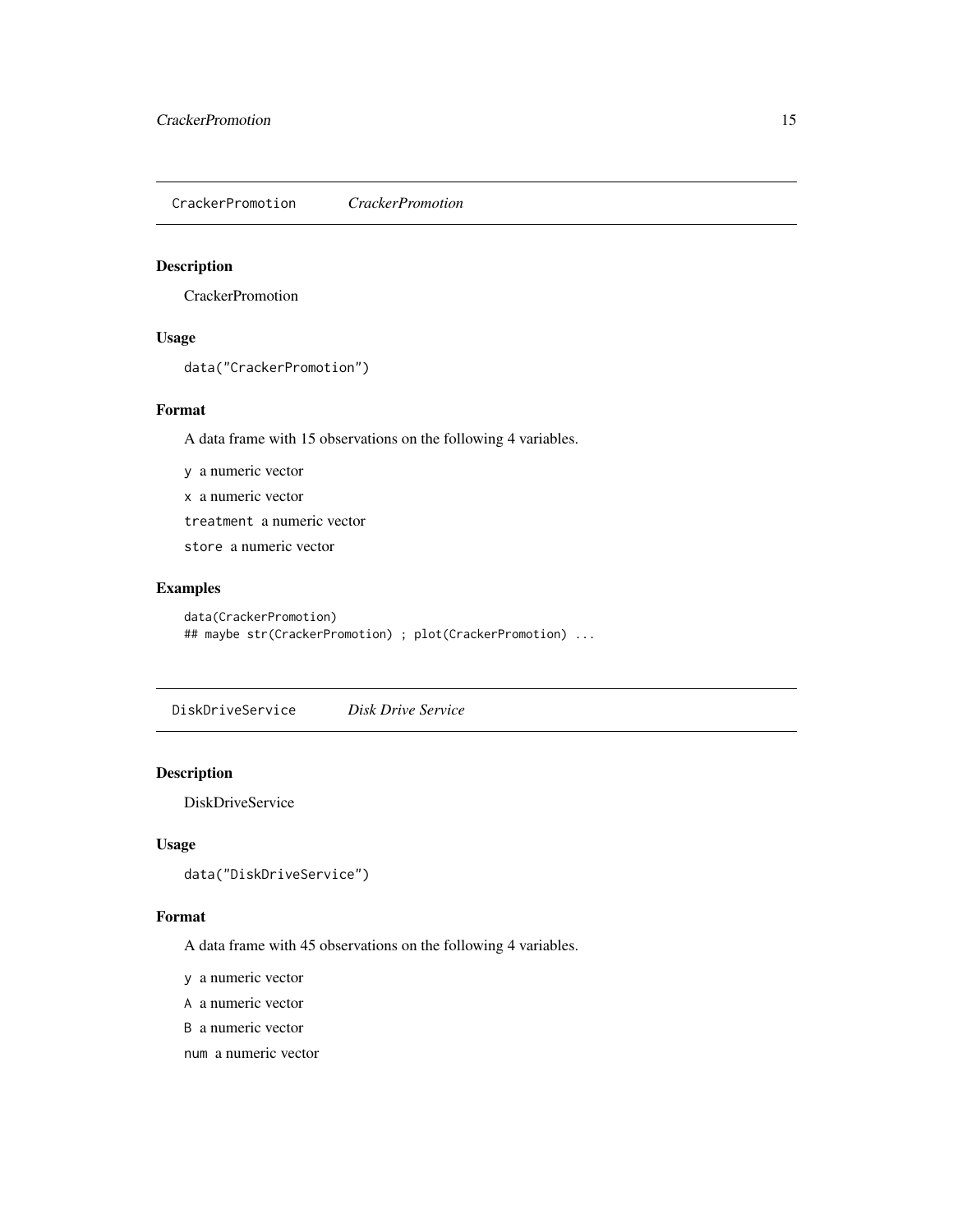# Examples

```
data(DiskDriveService)
## maybe str(DiskDriveService) ; plot(DiskDriveService) ...
```
FillingMachines *Filling Machines*

# Description

Filling Machines dataset

# Usage

data("FillingMachines")

# Format

A data frame with 120 observations on the following 3 variables.

y response variable

group factor variable

row index corresponding to each response

# Examples

```
data(FillingMachines)
## maybe str(FillingMachines) ; plot(FillingMachines) ...
```
GroceryRetailer *Grocery Retailer dataset*

# Description

A large, national grocery retailer tracks productivity and costs of its facilities closely.

# Usage

```
data("GroceryRetailer")
```
# Format

A data frame with 52 observations on the following 4 variables.

y a numeric vector

- x1 a numeric vector
- x2 a numeric vector
- x3 a numeric vector

<span id="page-15-0"></span>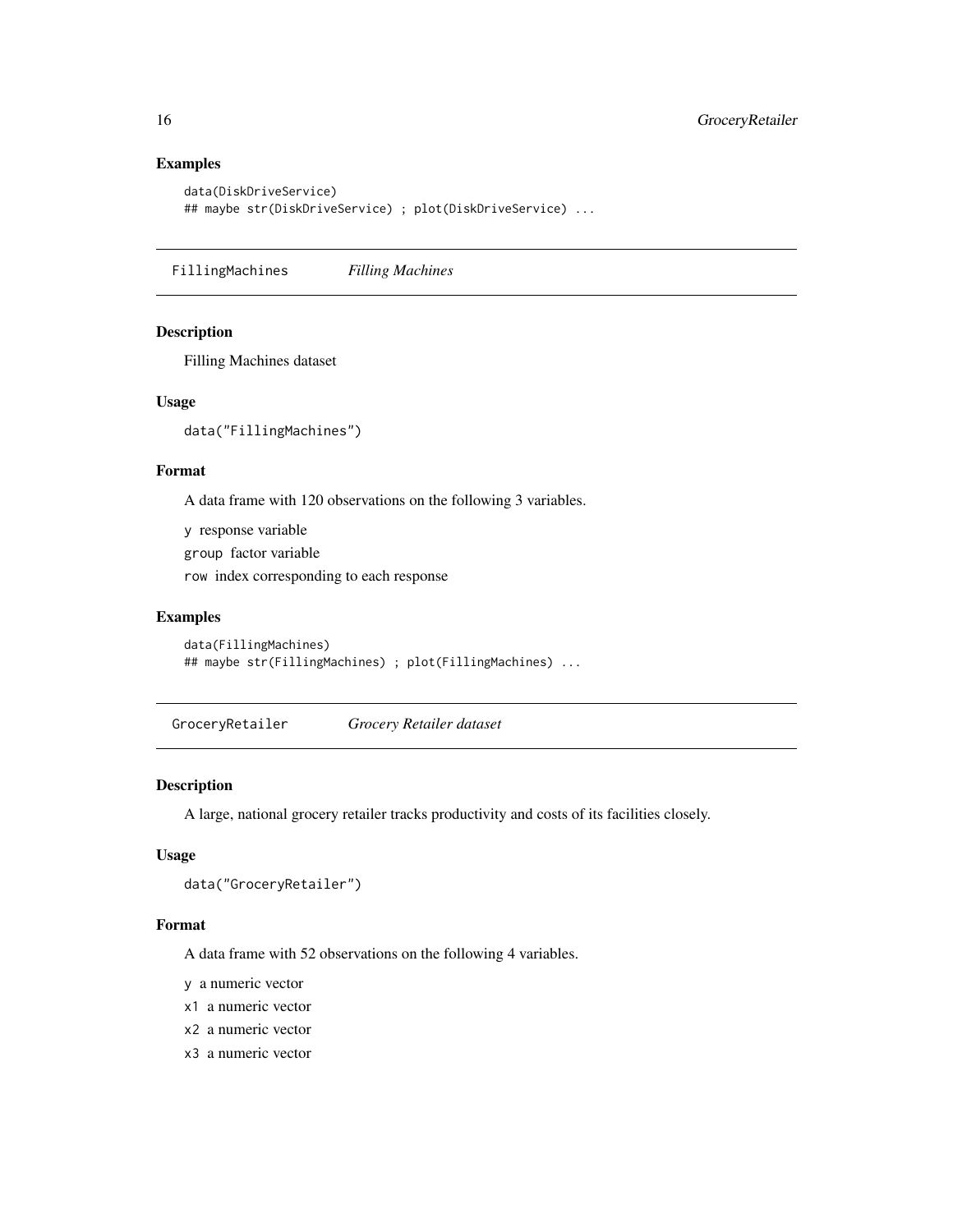# <span id="page-16-0"></span>GrowthHormone 17

# Source

Michael H. Kutner; Christopher J. Nachtsheim; John Neter; William Li. Applied Linear Statistical Models Fifth Edition .problem 6.9 page 249

# Examples

```
data(GroceryRetailer)
## maybe str(GroceryRetailer) ; plot(GroceryRetailer) ...
```
GrowthHormone *GrowthHormone*

# Description

GrowthHormone

### Usage

```
data("GrowthHormone")
```
# Format

A data frame with 14 observations on the following 4 variables.

- y a numeric vector
- A a numeric vector
- B a numeric vector
- num a numeric vector

```
data(GrowthHormone)
## maybe str(GrowthHormone) ; plot(GrowthHormone) ...
```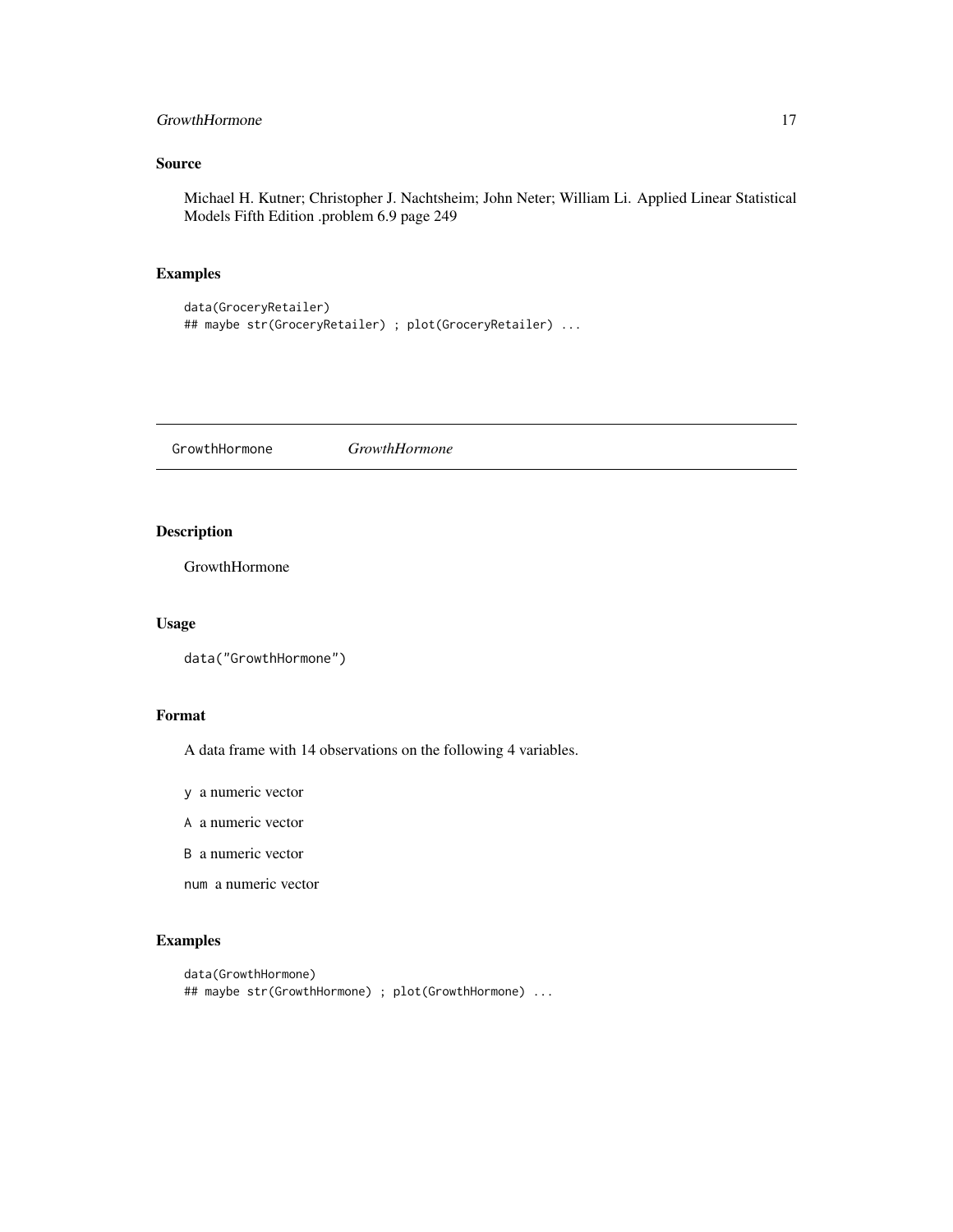<span id="page-17-0"></span>HayFeverRelief *Hay Fever Relief*

# Description

Hay Fever Relief dataset

# Usage

```
data("HayFeverRelief")
```
# Format

A data frame with 36 observations on the following 4 variables.

y response variable

A factor A variable

B factor B variable

row index corresponding to each response

### Examples

```
data(HayFeverRelief)
## maybe str(HayFeverRelief) ; plot(HayFeverRelief) ...
```
HelicopterService *Helicopter Service*

# Description

Helicopter Service dataset

# Usage

data("HelicopterService")

# Format

A data frame with 80 observations on the following 3 variables.

y a numeric vector

group a numeric vector

num a numeric vector

```
data(HelicopterService)
## maybe str(HelicopterService) ; plot(HelicopterService) ...
```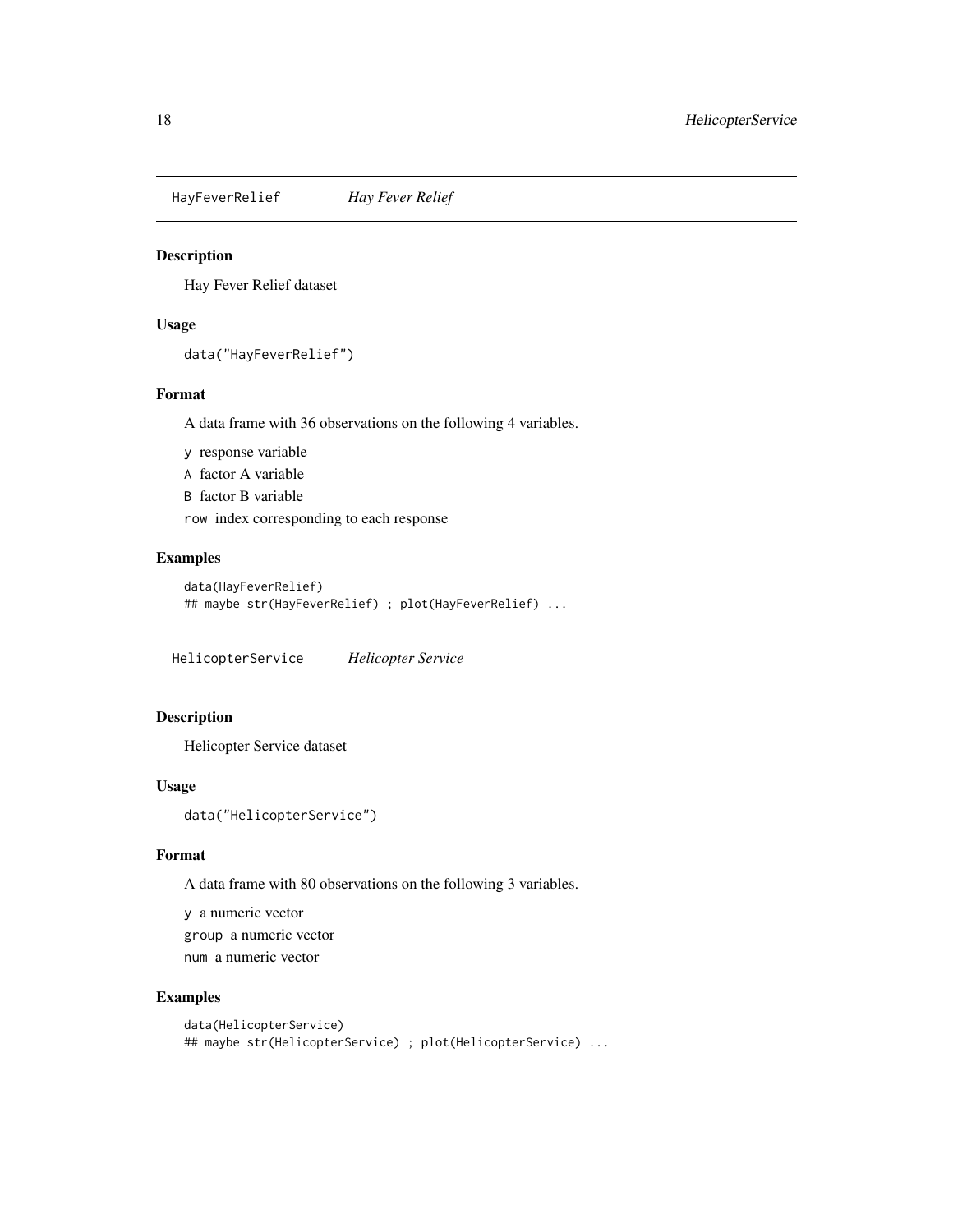<span id="page-18-0"></span>JobProficiency *Job Proficiency dataset*

#### Description

A personnel officer in a governmental agency administered four newly developed aptitude tests to each of 25 applicants for entry-level clerical positions in the agency

### Usage

```
data("JobProficiency")
```
#### Format

A data frame with 25 observations on the following 5 variables.

- y a numeric vector
- x1 a numeric vector
- x2 a numeric vector
- x3 a numeric vector
- x4 a numeric vector

# Source

Michael H. Kutner; Christopher J. Nachtsheim; John Neter; William Li. Applied Linear Statistical Models Fifth Edition .problem 9.10 page 377

### Examples

```
data(JobProficiency)
## maybe str(JobProficiency) ; plot(JobProficiency) ...
```
JobProficiencyAdditional

*Job Proficiency Additional dataset*

### Description

25 additional applicants for entry-level clerical positions in the ,agency were similarly tested and hired irrespcctive of their test scores.

#### Usage

```
data("JobProficiencyAdditional")
```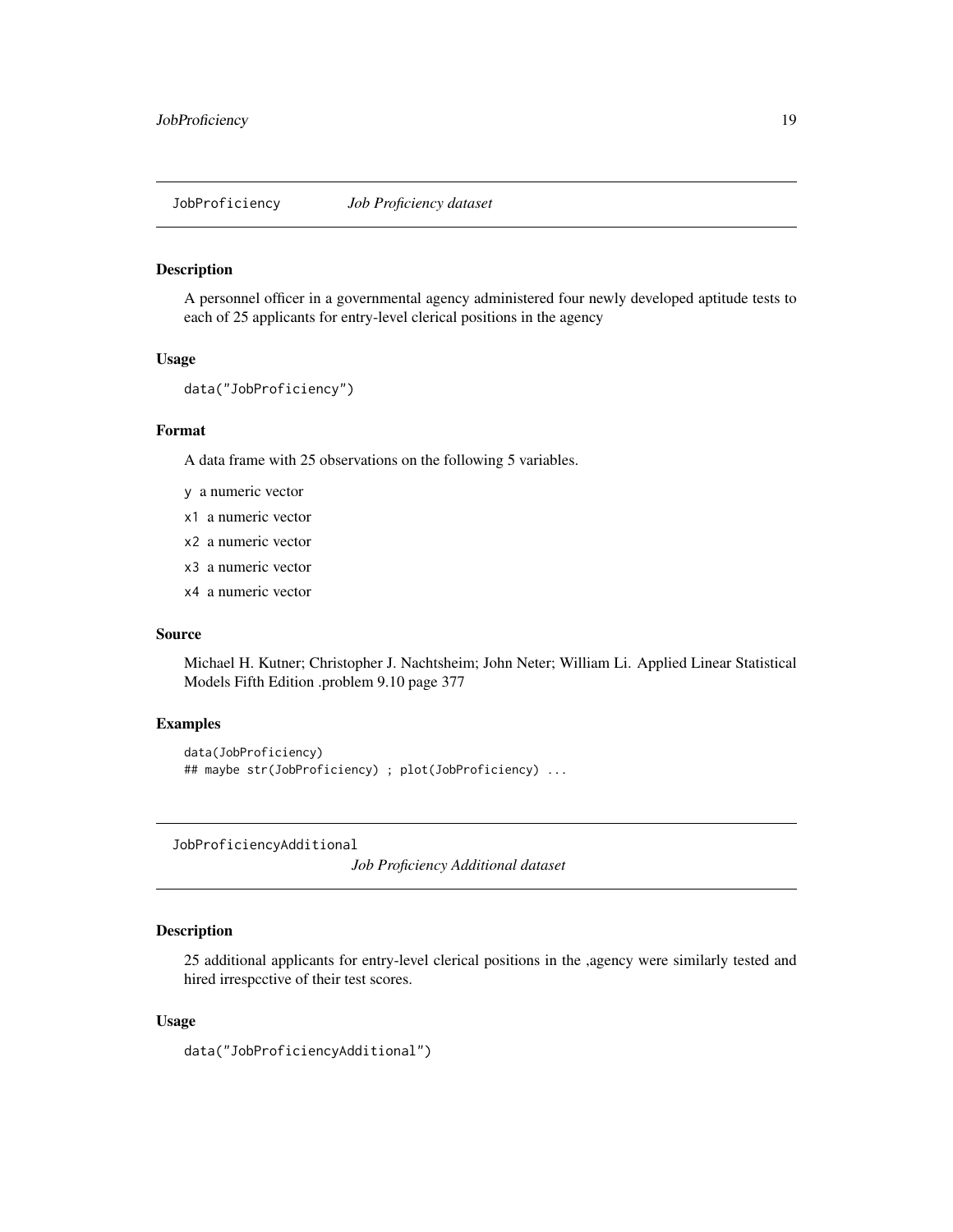# Format

A data frame with 25 observations on the following 5 variables.

- y a numeric vector
- x1 a numeric vector
- x2 a numeric vector
- x3 a numeric vector
- x4 a numeric vector

### Source

Michael H. Kutner; Christopher J. Nachtsheim; John Neter; William Li. Applied Linear Statistical Models Fifth Edition .problem 9.22 page 380

### Examples

```
data(JobProficiencyAdditional)
## maybe str(JobProficiencyAdditional) ; plot(JobProficiencyAdditional) ...
```
KentonFoodCompany *Kenton Food Company*

# Description

Kenton Food Company dataset

### Usage

```
data("KentonFoodCompany")
```
### Format

A data frame with 19 observations on the following 3 variables.

y response variable

group factor variable

row index corresponding to each response

```
data(KentonFoodCompany)
## maybe str(KentonFoodCompany) ; plot(KentonFoodCompany) ...
```
<span id="page-19-0"></span>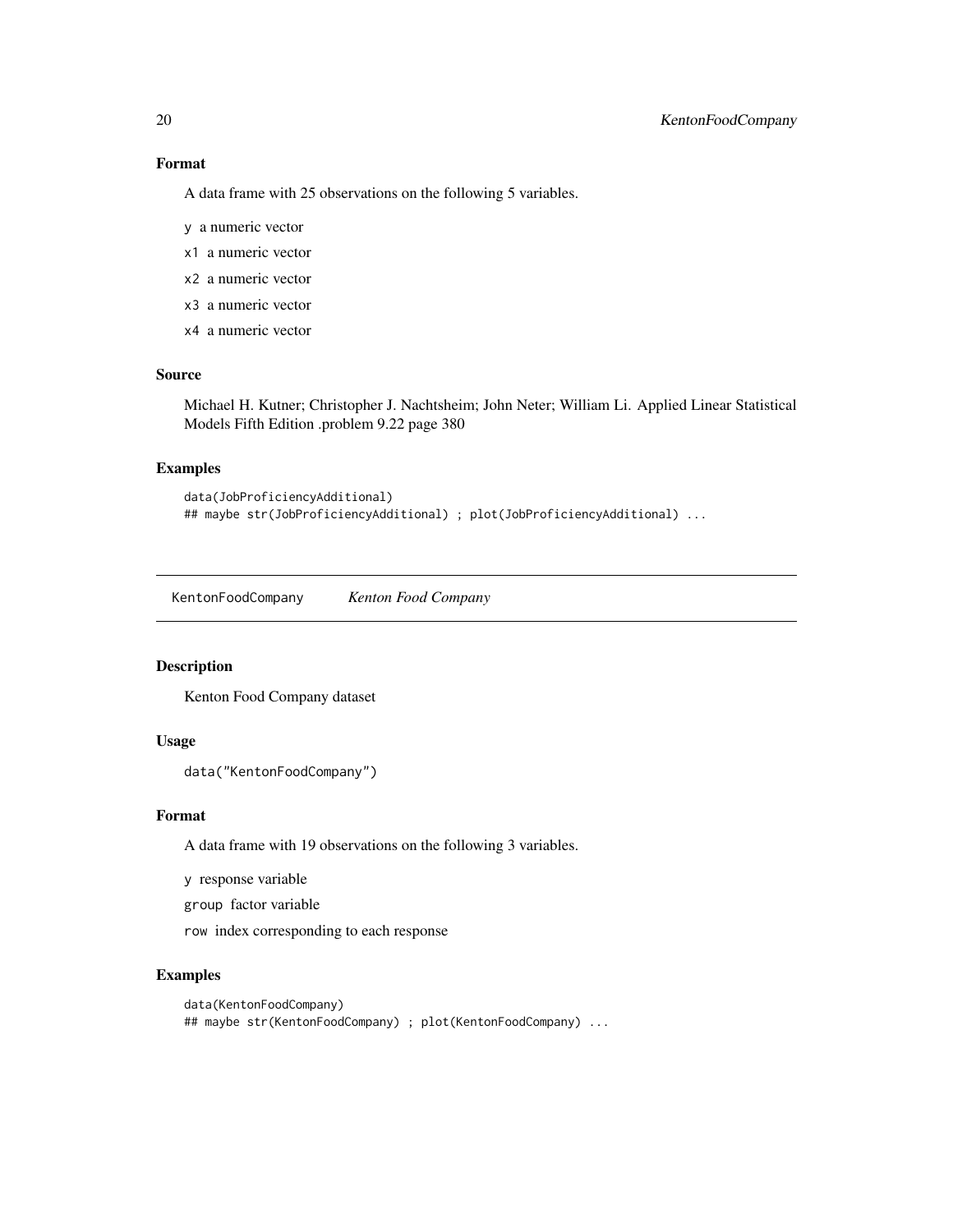<span id="page-20-0"></span>MLS *MLS*

# Description

MLS

# Usage

```
MLS(MSE1, df1, c1, MSE2, df2, c2, alpha = 0.05)
```
### Arguments

|                  | mse1 |
|------------------|------|
| MSE 1            | df1  |
| c1               | c1   |
| MSE <sub>2</sub> | mse2 |
| df2              | df2  |
| c2               | c2   |
| alpha            | a    |

### References

Michael H. Kutner; Christopher J. Nachtsheim; John Neter; William Li. Applied Linear Statistical Models Fifth Edition. chapter 25.

```
##---- Should be DIRECTLY executable !! ----
##-- ==> Define data, use random,
##--or do help(data=index) for the standard data sets.
## The function is currently defined as
function (MSE1, df1, c1, MSE2, df2, c2, alpha = 0.05)
{
    f1 = qf(1 - alpha/2, df1, Inf)f2 = qf(1 - alpha/2, df2, Inf)f3 = qf(1 - alpha/2, Inf, df1)f4 = qf(1 - alpha/2, Inf, df2)f5 = qf(1 - alpha/2, df1, df2)f6 = qf(1 - alpha/2, df2, df1)g1 <- 1 - 1/f1g2 \leftarrow 1 - 1/f2g3 <- (((f5 - 1)^2) - ((g1 * f5)^2) - ((f4 - 1)^2))/f5
   g4 \leftarrow f6 \times ((((f6 - 1)/f6)^2) - 1 \times (((f3 - 1)/f6)^2) - g2^2)hl <- sqrt(((g1 * c1 * MSE1)^2) + (((f4 - 1) * c2 * MSE2)^2) -
       1 * ((g3 * c1 * c2 * MSE1 * MSE2))
```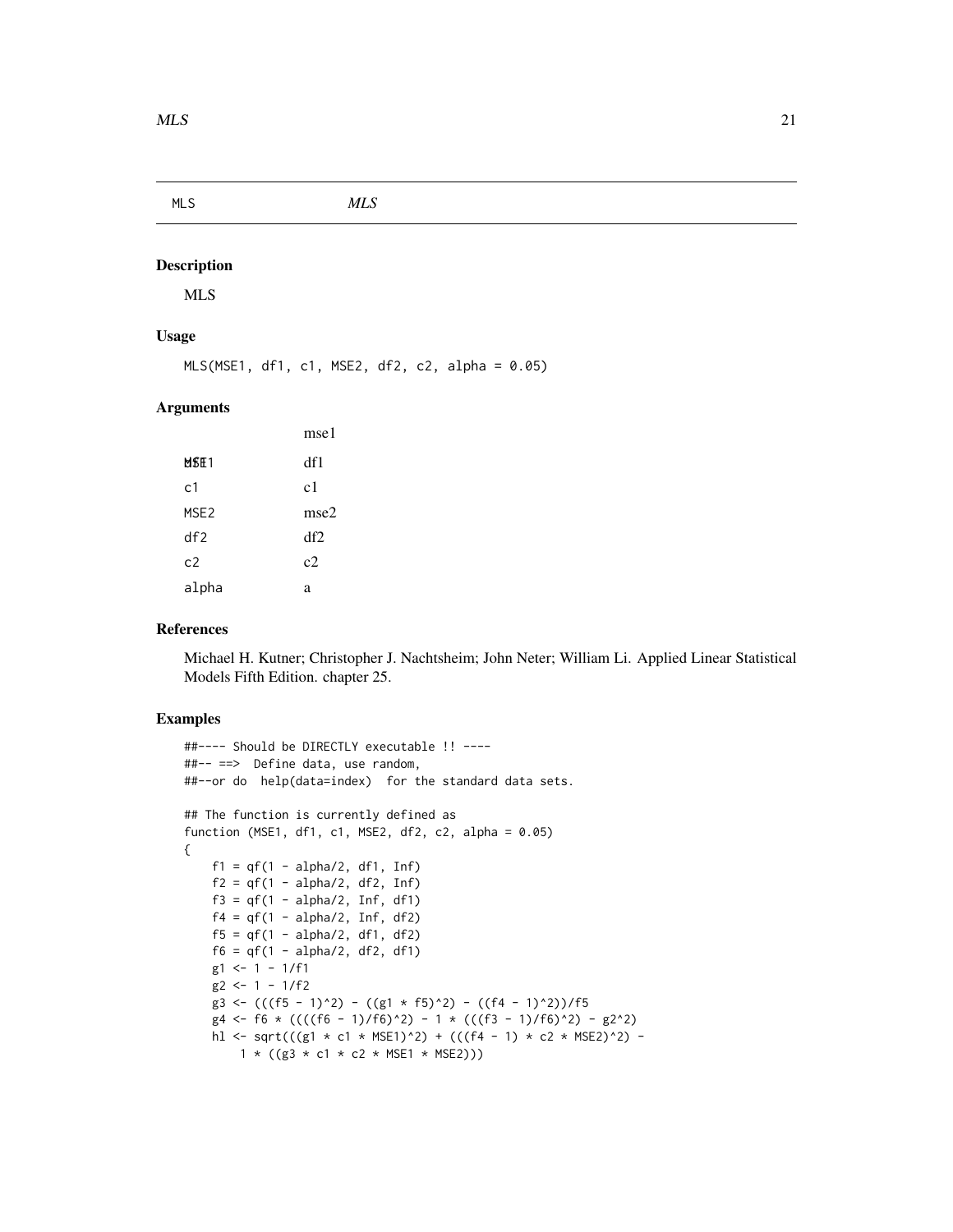#### 22 model.s

```
hu <- sqrt((((f3 - 1) * c1 * MSE1)^2) + ((g2 * c2 * MSE2)^2) -
     1 * ((g4 * c1 * c2 * MSE1 * MSE2))l = c1 * MSE1 + c2 * MSE2
 L = sum(1)lower < - L - h1upper <- L + hu
 return(cbind(estimate = L, lower = lower, upper = upper))}
```
### model.s *Criteria for Model Selection*

# Description

SSEp, R2.p, R2.adj.p, Cp, AICp, SBCp and PRESSP Values for All Possible Regression Modes

#### Usage

model.s(x,y)

# Arguments

| x | matrix of predictors |
|---|----------------------|
| у | response vector      |

# References

Michael H. Kutner; Christopher J. Nachtsheim; John Neter; William Li. Applied Linear Statistical Models Fifth Edition .chapter 9

```
### table 9.2, page 353
library("leaps")
model.s(SurgicalUnit[,1:4],SurgicalUnit[,10])
```
<span id="page-21-0"></span>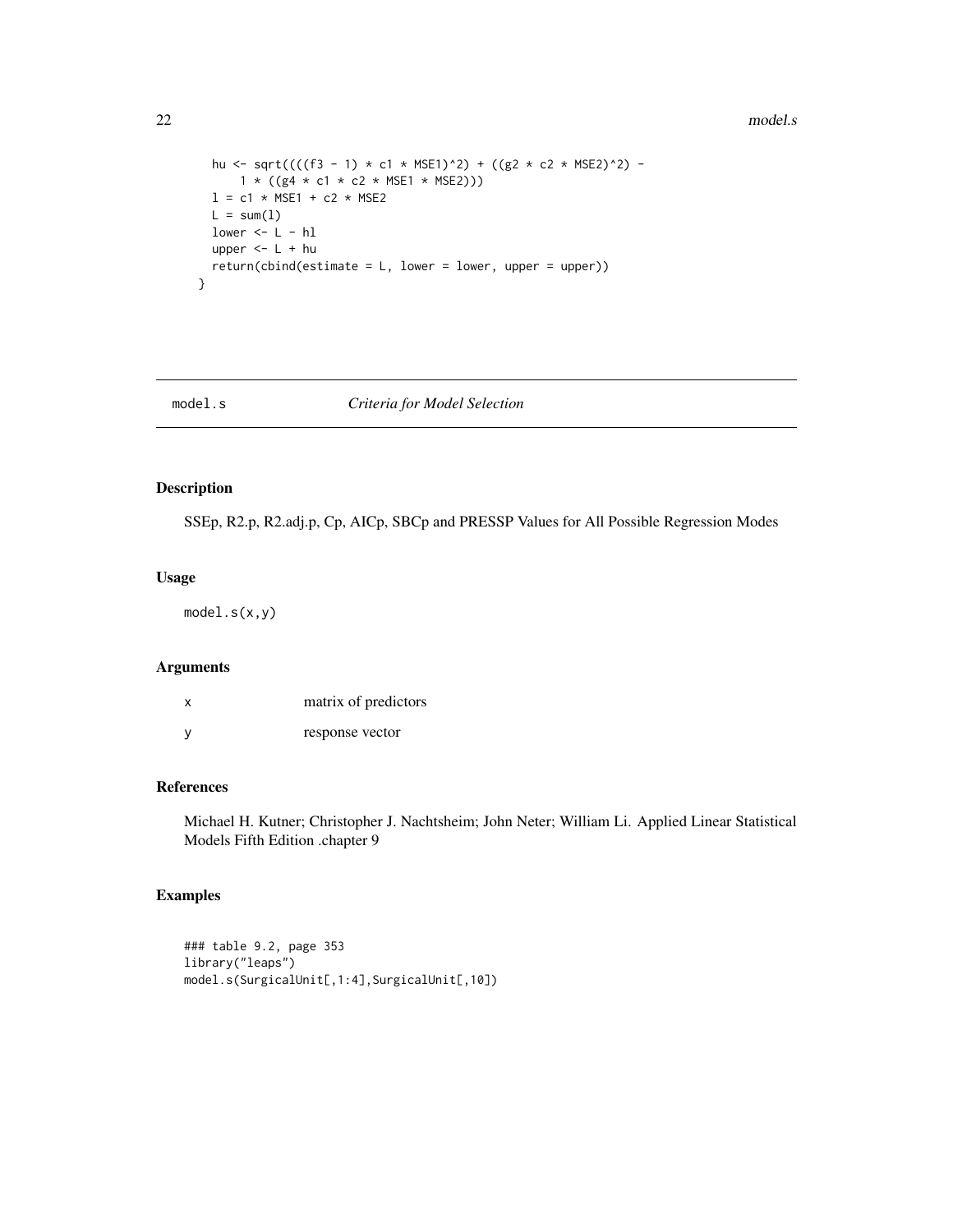<span id="page-22-0"></span>

#### Description

Compare (estimation, SE estimation, PRESSp, AICp, SBSp, R2 , R2.adj, MSE) Training and validition data

### Usage

modelval(building.set,response.building, prediction.set, response.prediction)

#### Arguments

building.set matrix predictor Training data response.building vector response Training data prediction.set matrix predictor Validation data response.prediction vector response Validation data

# References

Michael H. Kutner; Christopher J. Nachtsheim; John Neter; William Li. Applied Linear Statistical Models Fifth Edition .chapter 9

#### Examples

```
#### page 373 (table)
b<-SurgicalUnit
p<-SurgicalUnitAdditional
modelval(b[,c(1,2,3,8)],b[,10],p[,c(1,2,3,8)],p[,10])
```
modelval(b[,c(1,2,3,5,6,8)],b[,10],p[,c(1,2,3,5,6,8)],p[,10])

normal.cor.test *normal correation test*

### Description

normal correation test

#### Usage

normal.cor.test(residuals, MSE)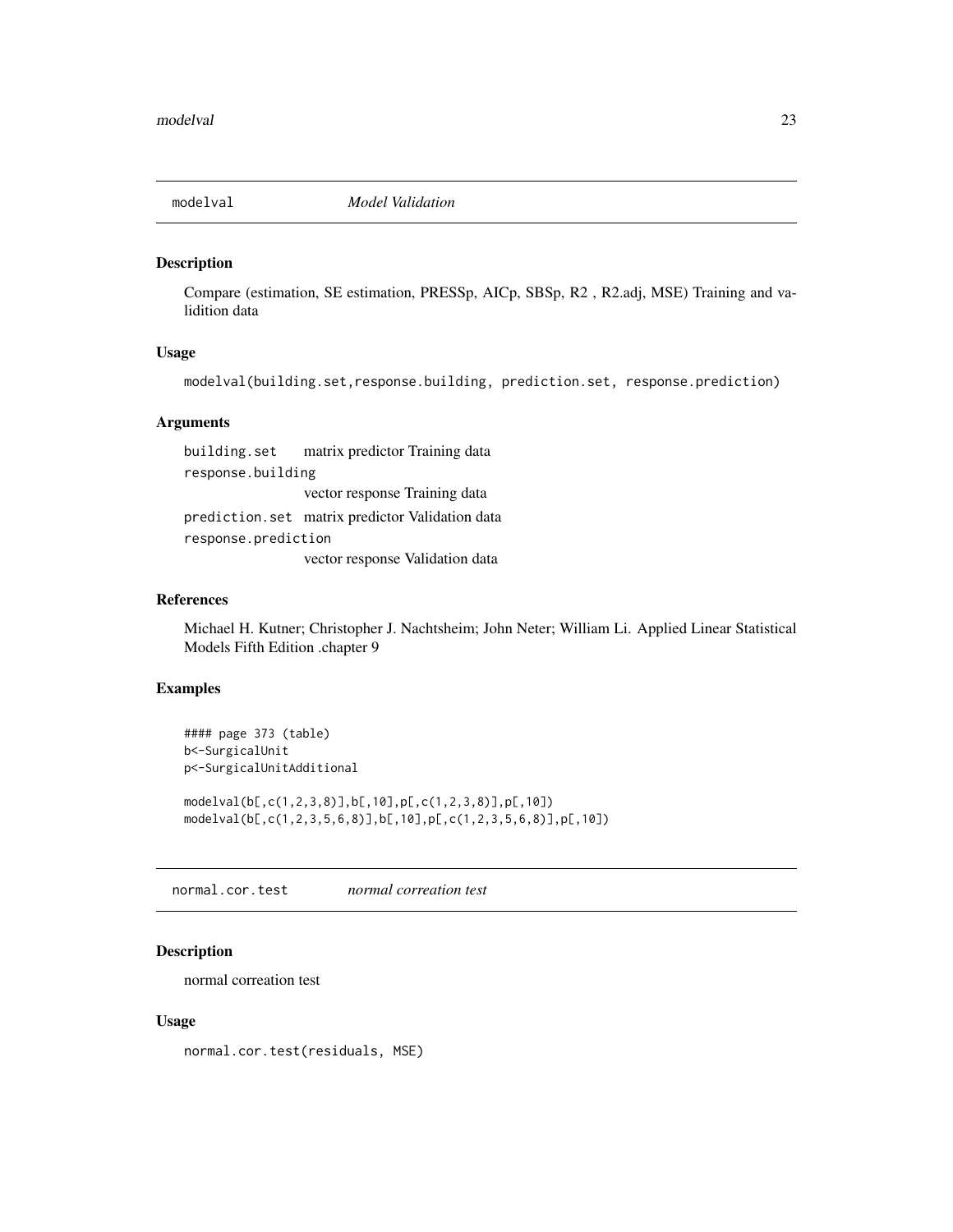### Arguments

residuals residual MSE MSE

### References

neter

# Examples

```
##---- Should be DIRECTLY executable !! ----
##-- ==> Define data, use random,
##--or do help(data=index) for the standard data sets.
## The function is currently defined as
function (residuals, MSE)
{
   w <- 1:length(residuals)
    r <- cor(sort(residuals), sqrt(MSE) * (qnorm((w - 0.375)/(length(residuals) +
       0.25))))
   return(r)
  }
```
onerandom *one random effect model*

# Description

onerandom effect model.

# Usage

onerandom(y, treatment, alpha)

# Arguments

| ٧         | y  |
|-----------|----|
| treatment | tr |
| alpha     | a  |

# References

Michael H. Kutner; Christopher J. Nachtsheim; John Neter; William Li. Applied Linear Statistical Models Fifth Edition. chapter 25.

<span id="page-23-0"></span>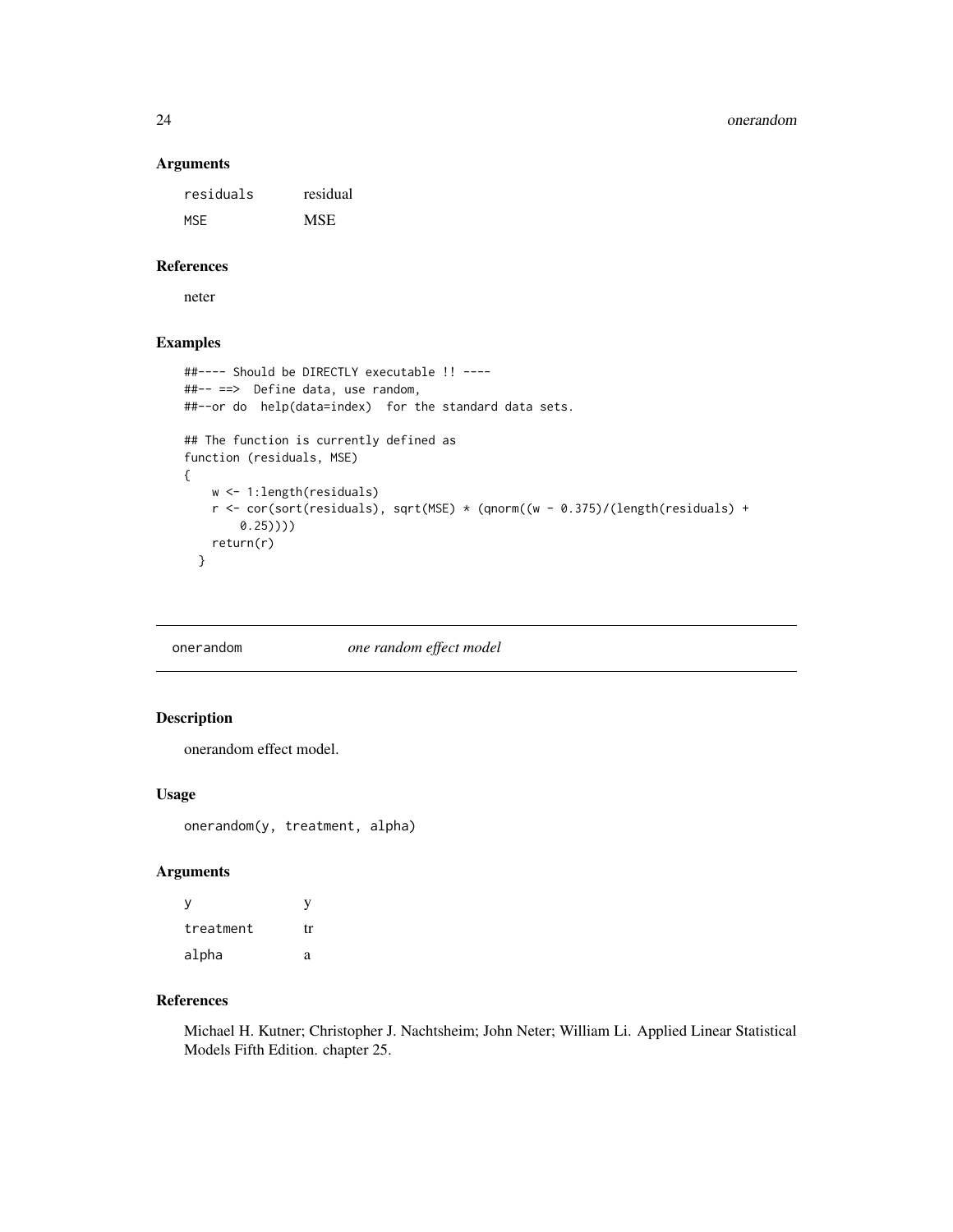#### <span id="page-24-0"></span>oneway 25

#### Examples

```
##---- Should be DIRECTLY executable !! ----
##-- ==> Define data, use random,
##--or do help(data=index) for the standard data sets.
## The function is currently defined as
function (y, treatment, alpha)
{
    treatment <- factor(treatment)
    aov = Anova(\text{lm}(y \sim \text{treatment}), \text{type} = 2)mse2 \leq - aov[, 1]/aov[, 2]mse < - mse2[2]
   mstr < - mse2[1]r < - aov[1, 2] + 1n \leq -(\text{aov}[2, 2] + r)/rs \leq sqrt(mstr/(r \star n))
    lower <- mean(y) - qt(1 - alpha/2, r - 1) * s
    upper \leq mean(y) + qt(1 - alpha/2, r - 1) * s
    out.mu <- cbind(estimate = mean(y), lower = lower, upper = upper)
   l = ((\text{mstr/mse}) * (1/qf(1 - alpha/2, r - 1, r * (n - 1))) -1)/n
    u = ((mstr/mse) * (1/qf(alpha/2, r - 1, r * (n - 1))) - 1)/nlower \leftarrow 1/(1 + 1)
    upper \le - u/(1 + u)
    out.prop.sigma2.mu <- cbind(lower = lower, upper = upper)
    lower <- (r * (n - 1) * mse)/(qchisq(1 - alpha/2, r * (n -1)))
    upper <- (r * (n - 1) * mse)/(qchisq(alpha/2, r * (n - 1)))out.sigma2 <- cbind(lower = lower, upper = upper)
    out1 <- satterthwaite(c = c(1/n, -1/n), MSE = c(mstr, mse),
        df = c(r - 1, r * (n - 1)), alpha = alpha)
    out2 <- MLS(MSE1 = mstr, df1 = r - 1, c1 = 1/n, MSE2 = mse,df2 = r * (n - 1), c2 = -1/n, alpha = alpha)
    o <- list(anova = aov, mu = out.mu, prop.sigma2.mu = out.prop.sigma2.mu,
        sigma2 = out.sigma2, sigma2.mu.satterthwaite = out1,
        sigma2.mu.MLS = out2)
    return(o)
 }
```
oneway *Single-Factor ANOVA*

### Description

Fitting of ANOVA Model

Analysis of Variance (test & table)

Test and confidence interval for Single Factor level Mean

inferences for Difference between Two Factor level Means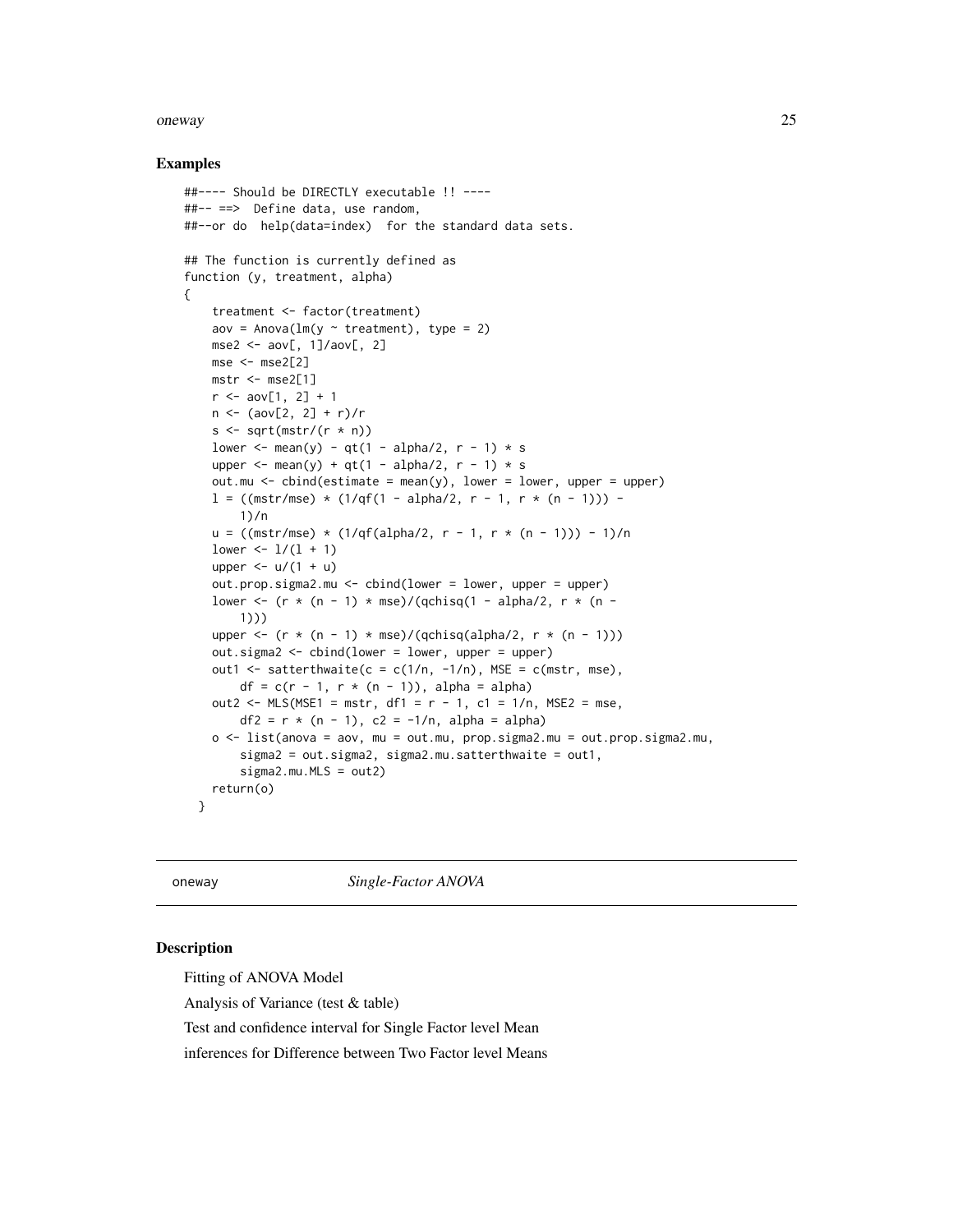#### 26 oneway and the contract of the contract of the contract of the contract of the contract of the contract of the contract of the contract of the contract of the contract of the contract of the contract of the contract of

Contrast of Factor level Means

test and confidence interval for linear Combination of Factor level Means

Analysis of Means (CI for treatment effects)

\*\*\* Tests for Constancy of Error Variance: \*\*\*

Hartley Test

Brown-Forsythe Test

\*\*\* Simultaneos Inference Procedures: \*\*\*

Tukey multiple comparison procedure

Scheffe multiple comparison procedure

Bonferroni multiple comparison procedure

\*\*\* Nonparametric \*\*\*

Nonparametric Rank F Test and multiple Pairwise Testing Procedure

\*\*\*A variety of residuals in the output: \*\*\*

residuals

semistudentized residuals

studentized residuals

studentized deleted residuals

# \*\*\* PLOT \*\*\*

boxplot by factors

Line Plot of Estimated Factor Level Mean

Bar Graph and Main Effects Plot

bar graph and the main etfects plot of factor level means is to display the confidence limits

\*\*\* PLOT for residuals: \*\*\*

against fitted value

Aligned Residual Dot Plot

Normal Q-Q plot

histogram

boxplot

### Usage

oneway(y, group, alpha=0.05,MSE=NULL, c.value=0, mc=NULL, residual,omission.variable=NULL)

# Arguments

| у     | vector, response variable                          |
|-------|----------------------------------------------------|
| group | vector INTEGER, group variable                     |
| alpha | Confidence interval calculate with 1-alpha percent |
| MSE   | mean squre of error                                |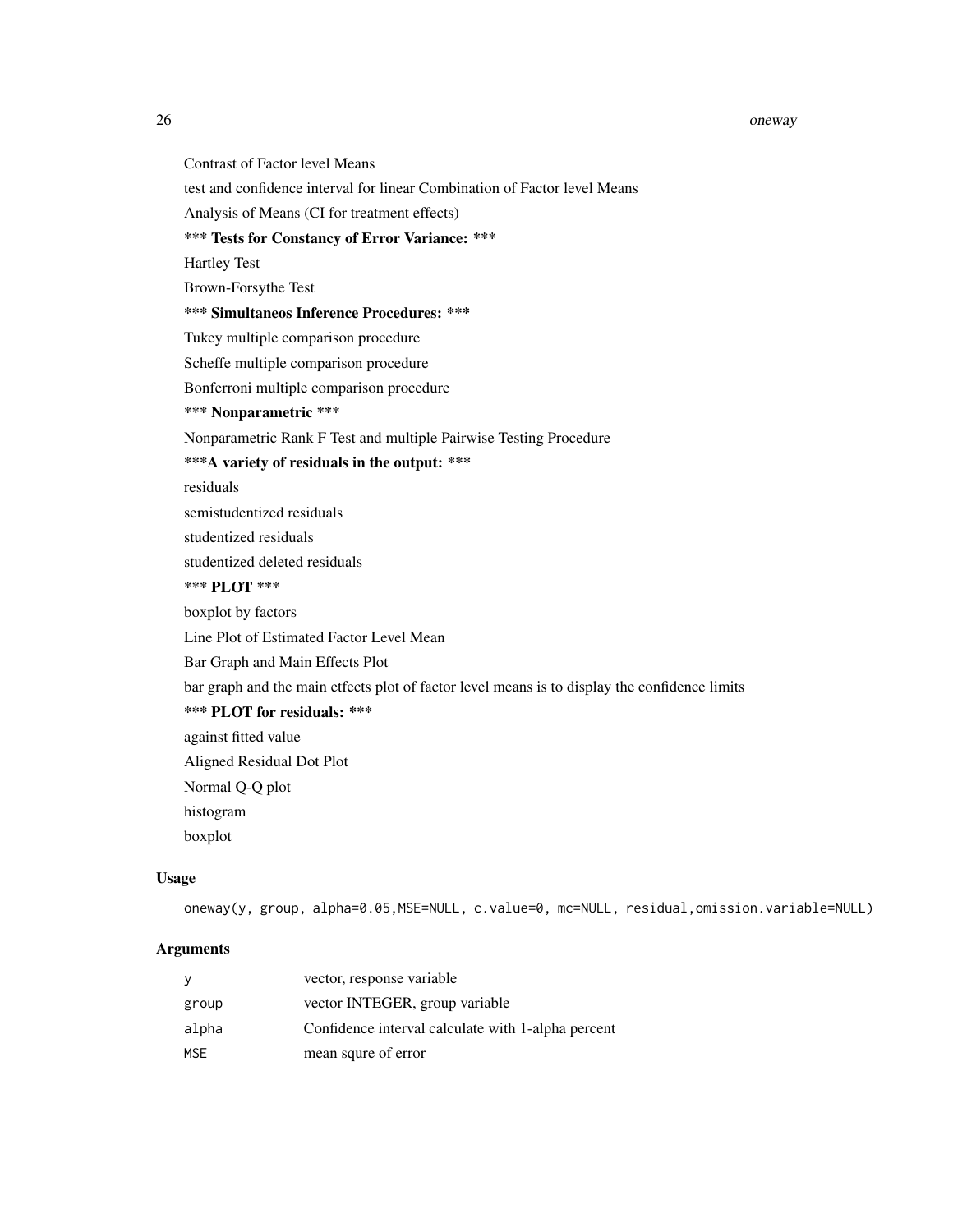#### <span id="page-26-0"></span>Plasma 27

| c.value           | c value for single factor test. H $\,$ 0: mu $\,$ i=c                                                                                                                               |
|-------------------|-------------------------------------------------------------------------------------------------------------------------------------------------------------------------------------|
| mc.               | Matrix contrast(s), Each row was included in a contrast                                                                                                                             |
| residual          | Type of residuals. simple (default), semistudentized, studentized or studen-<br>tized.deleted                                                                                       |
| omission.variable |                                                                                                                                                                                     |
|                   | numeric vector. Omission of Important Explanatory Variables. Residual analy-<br>sis may also be used to study whether or not the single-factor ANOVA model is<br>an adequate model. |

# Value

test & CI

# References

Michael H. Kutner; Christopher J. Nachtsheim; John Neter; William Li. Applied Linear Statistical Models Fifth Edition. chapter 16, 17 and 18

# Examples

library('ALSM') library('SuppDists')

with(KentonFoodCompany,oneway(y,group,mc=matrix(c(.5,.5,-.5,-.5),1,4)))

Plasma *plasma level of a polyamine*

# Description

Data on age  $(X)$  and plasma level of a polyamine  $(Y)$  for a portion of the 25 healthy children in a study

# Usage

```
data("Plasma")
```
# Format

A data frame with 25 observations on the following 3 variables.

x a numeric vector

y a numeric vector

log.y a numeric vector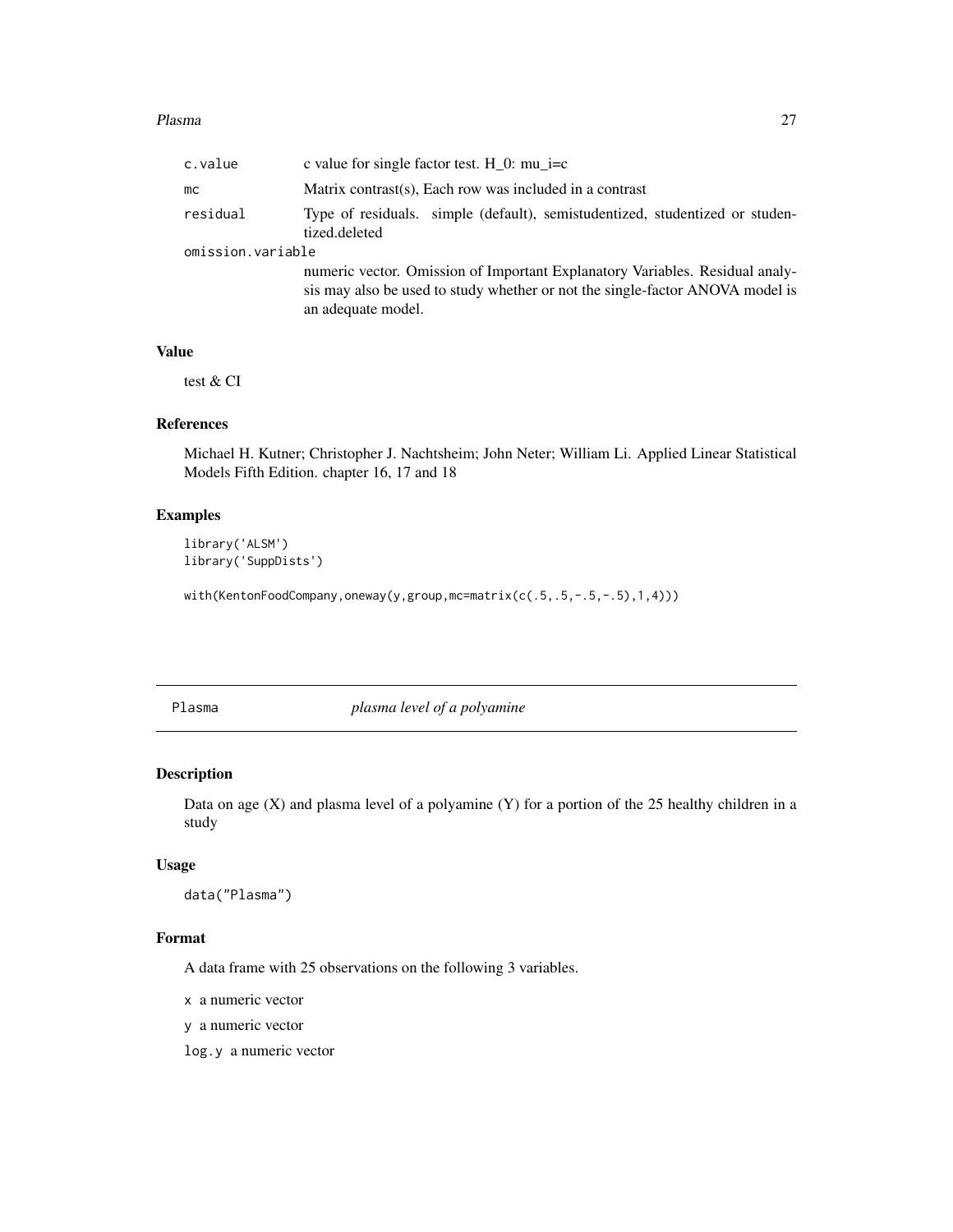# Source

Michael H. Kutner; Christopher J. Nachtsheim; John Neter; William Li. Applied Linear Statistical Models Fifth Edition .TABLE 3.8 page 133

### Examples

```
data(Plasma)
## maybe str(Plasma) ; plot(Plasma) ...
```
plotmodel.s *plot Criterias for Model Selection*

# Description

plot R2.p, R2.adj.p, Cp, AICp, SBCp and PRESSP Values for All Possible Regression Modes

#### Usage

plotmodel.s(x,y)

### Arguments

| X | matrix of predictors |
|---|----------------------|
| У | response vector      |

# References

Michael H. Kutner; Christopher J. Nachtsheim; John Neter; William Li. Applied Linear Statistical Models Fifth Edition .chapter 9

```
### figure 9.4, page 356
plotmodel.s(SurgicalUnit[,1:4],SurgicalUnit[,10])
```
<span id="page-27-0"></span>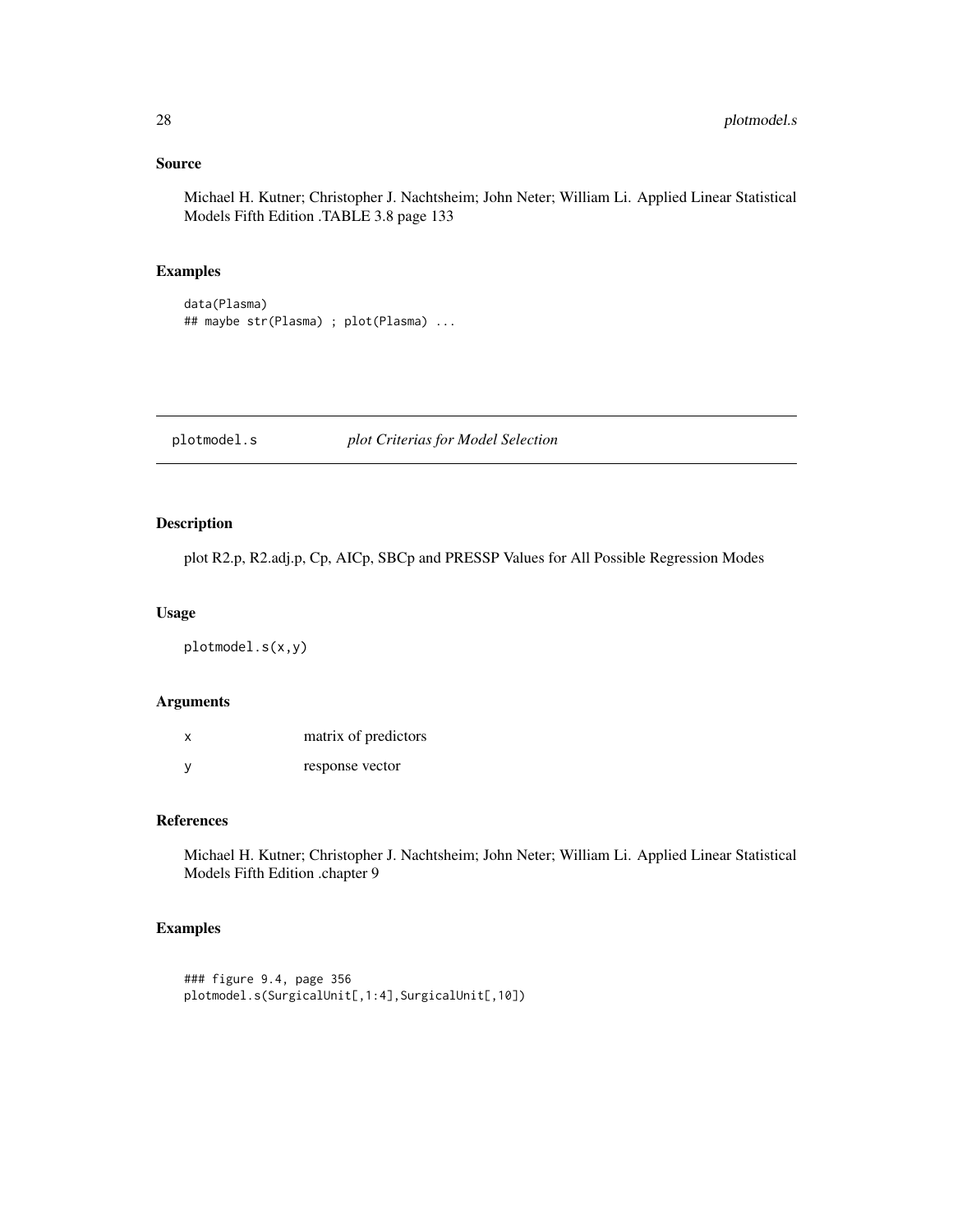<span id="page-28-0"></span>PortraitStudio *Portrait Studio dataset*

### Description

Dwaine Studios, Inc., operates portrait studios in 21 cities of medium size. These studios specialize in p0l1raits of children

#### Usage

```
data("PortraitStudio")
```
#### Format

A data frame with 21 observations on the following 3 variables.

x1 a numeric vector

x2 a numeric vector

y a numeric vector

#### Source

Michael H. Kutner; Christopher J. Nachtsheim; John Neter; William Li. Applied Linear Statistical Models Fifth Edition .page 237

#### Examples

```
data(PortraitStudio)
## maybe str(PortraitStudio) ; plot(PortraitStudio) ...
```
PremiumDistribution *Premium Distribution*

#### Description

Premium Distribution

#### Usage

```
data("PremiumDistribution")
```
### Format

A data frame with 100 observations on the following 3 variables.

y a numeric vector

group a numeric vector

num a numeric vector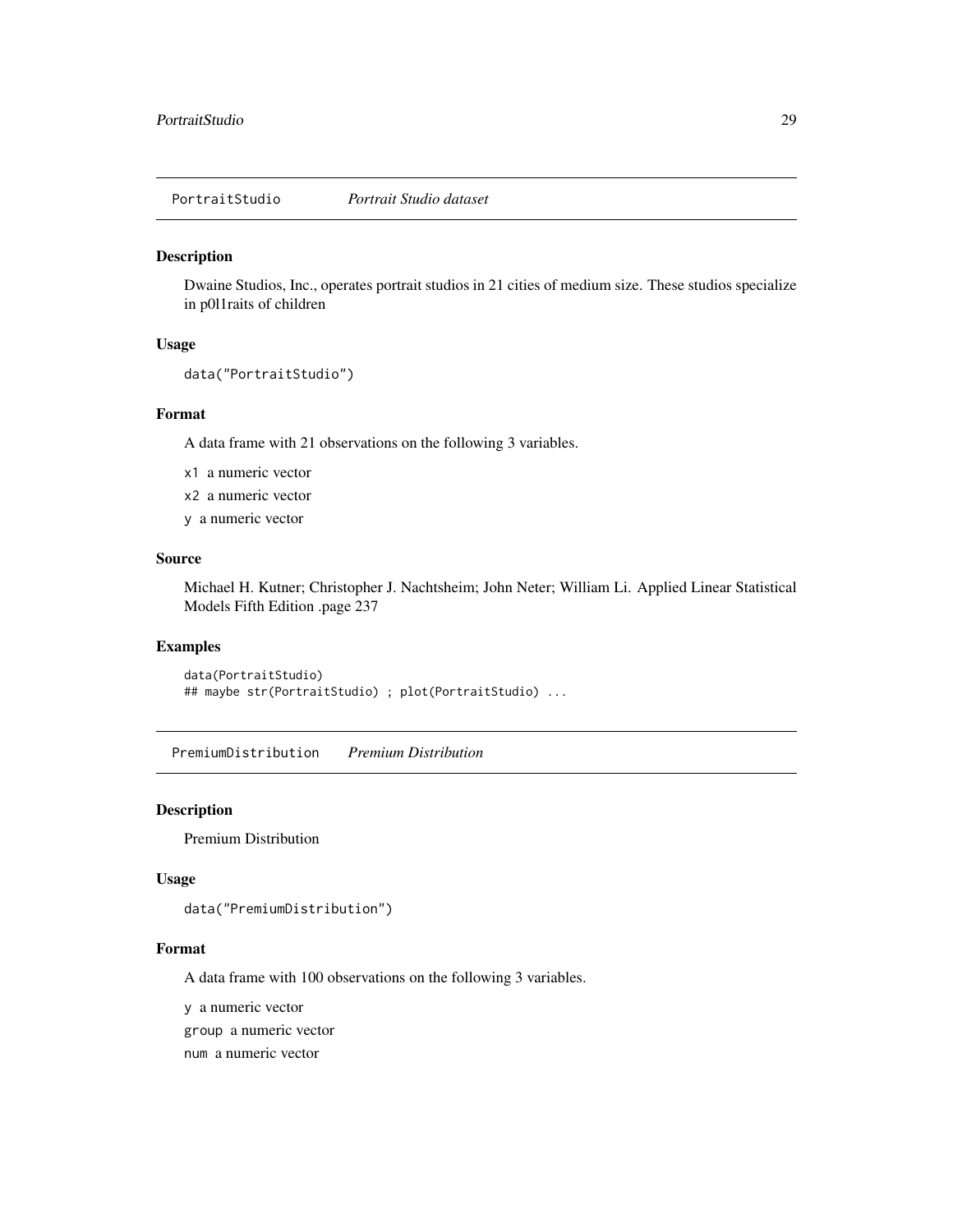# Examples

```
data(PremiumDistribution)
## maybe str(PremiumDistribution) ; plot(PremiumDistribution) ...
```
<span id="page-29-1"></span>pressc *calculate PRESS*

# Description

prediction sum of squares

# Usage

pressc(fit)

### Arguments

fit model of regression

# References

Michael H. Kutner; Christopher J. Nachtsheim; John Neter; William Li. Applied Linear Statistical Models Fifth Edition .page 360

# Examples

```
######## example page 361
pressc(lm(lny~x2+x3+x4,SurgicalUnit))
```
ProductivityImprovement

*Productivity Improvement*

# Description

Productivity Improvement dataset

# Usage

data("ProductivityImprovement")

<span id="page-29-0"></span>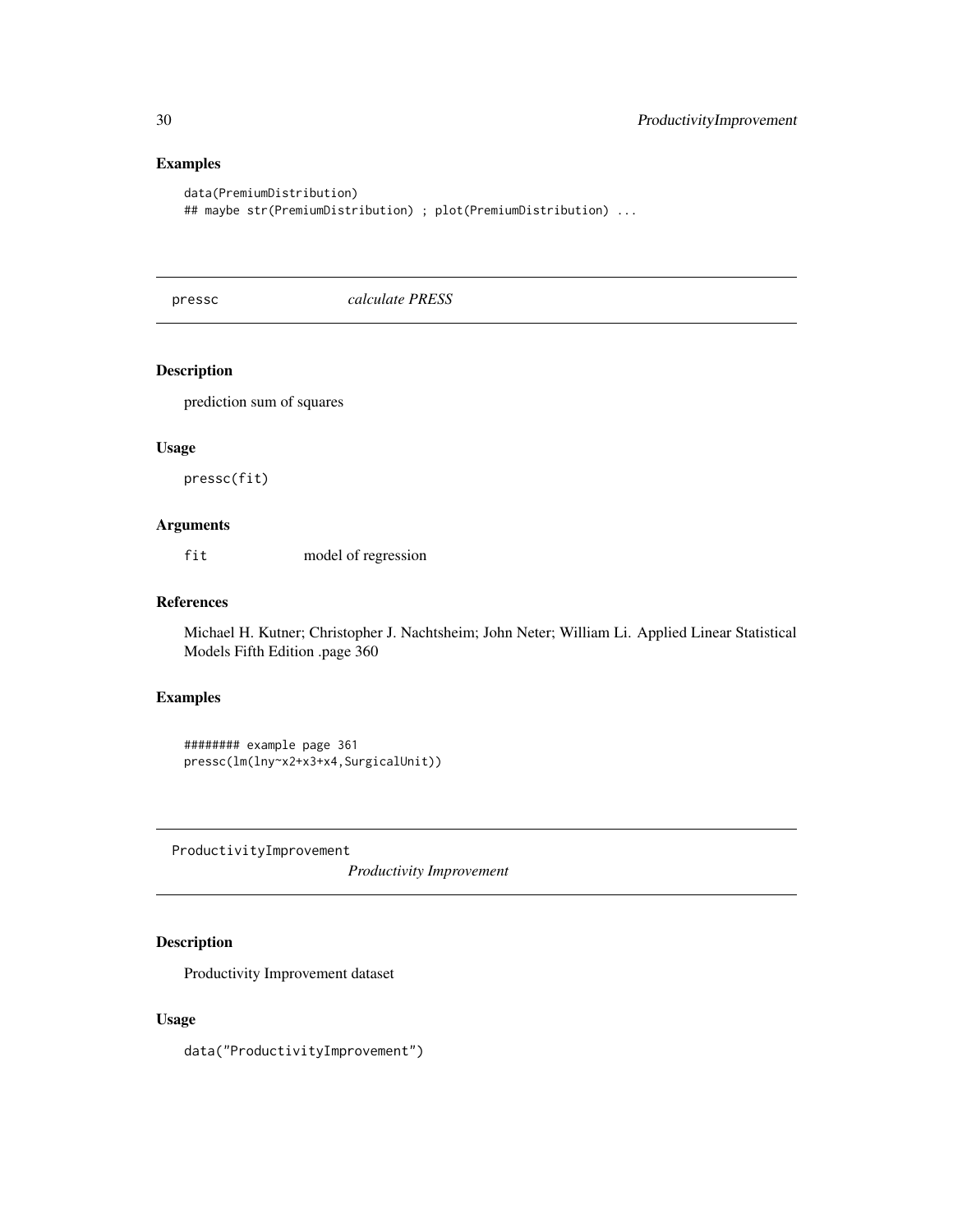# <span id="page-30-0"></span>ProgrammerRequirements 31

# Format

A data frame with 27 observations on the following 4 variables.

y response variable

group factor variable

num index corresponding to each response

x covariate

# Examples

```
data(ProductivityImprovement)
## maybe str(ProductivityImprovement) ; plot(ProductivityImprovement) ...
```
ProgrammerRequirements

*Programmer Requirements*

### Description

Programmer Requirements dataset

### Usage

```
data("ProgrammerRequirements")
```
## Format

A data frame with 24 observations on the following 4 variables.

- y response variable
- A factor A variable
- B factor B variable
- row index corresponding to each response

```
data(ProgrammerRequirements)
## maybe str(ProgrammerRequirements) ; plot(ProgrammerRequirements) ...
```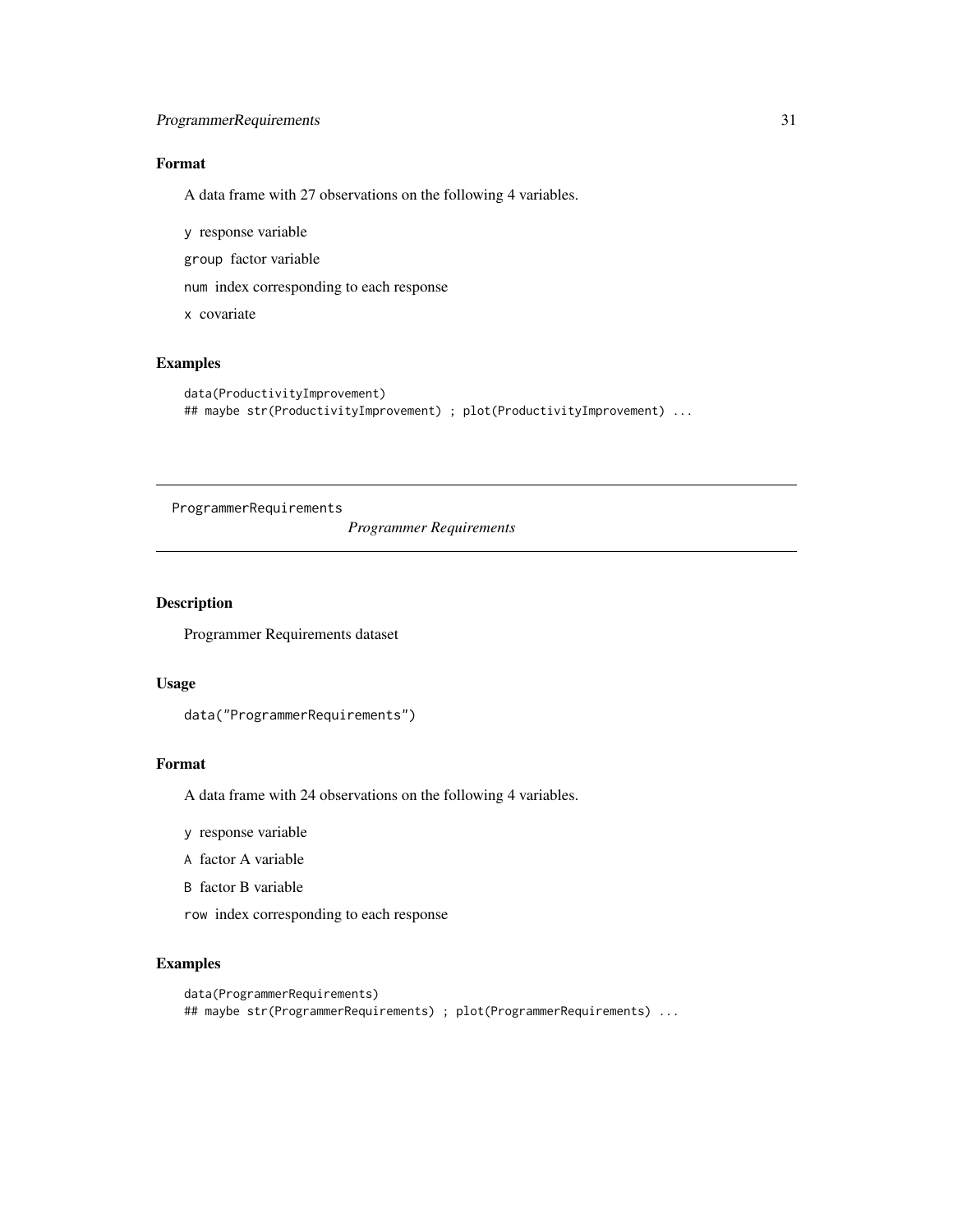<span id="page-31-0"></span>QuestionnaireColor *Questionnaire Color*

### Description

Questionnaire Color

#### Usage

data("QuestionnaireColor")

#### Format

A data frame with 15 observations on the following 3 variables.

y a numeric vector group a numeric vector num a numeric vector

### Examples

```
data(QuestionnaireColor)
## maybe str(QuestionnaireColor) ; plot(QuestionnaireColor) ...
```
RehabilitationTherapy *Rehabilitation Therapy*

# Description

Rehabilitation Therapy

#### Usage

data("RehabilitationTherapy")

### Format

A data frame with 24 observations on the following 3 variables.

y a numeric vector

group a numeric vector

num a numeric vector

```
data(RehabilitationTherapy)
## maybe str(RehabilitationTherapy) ; plot(RehabilitationTherapy) ...
```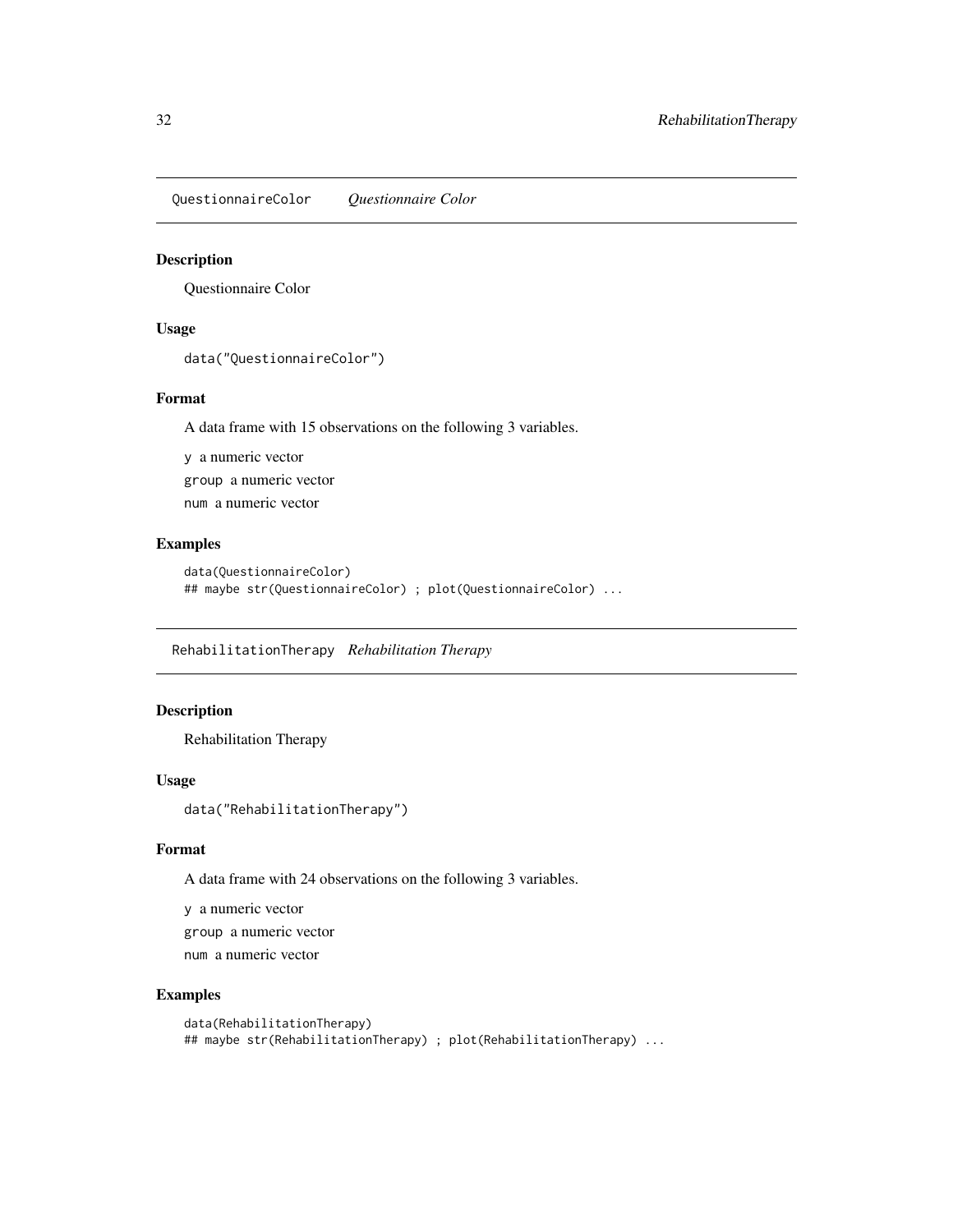<span id="page-32-0"></span>

# Description

Risk Premium

# Usage

data("RiskPremium")

# Format

A data frame with 15 observations on the following 3 variables.

y a numeric vector block a numeric vector factor a numeric vector

# Examples

```
data(RiskPremium)
## maybe str(RiskPremium) ; plot(RiskPremium) ...
```
RoadPaintWear *RoadPaintWear*

# Description

RoadPaintWear

# Usage

data("RoadPaintWear")

# Format

A data frame with 40 observations on the following 3 variables.

y a numeric vector location a numeric vector

paint a numeric vector

```
data(RoadPaintWear)
## maybe str(RoadPaintWear) ; plot(RoadPaintWear) ...
```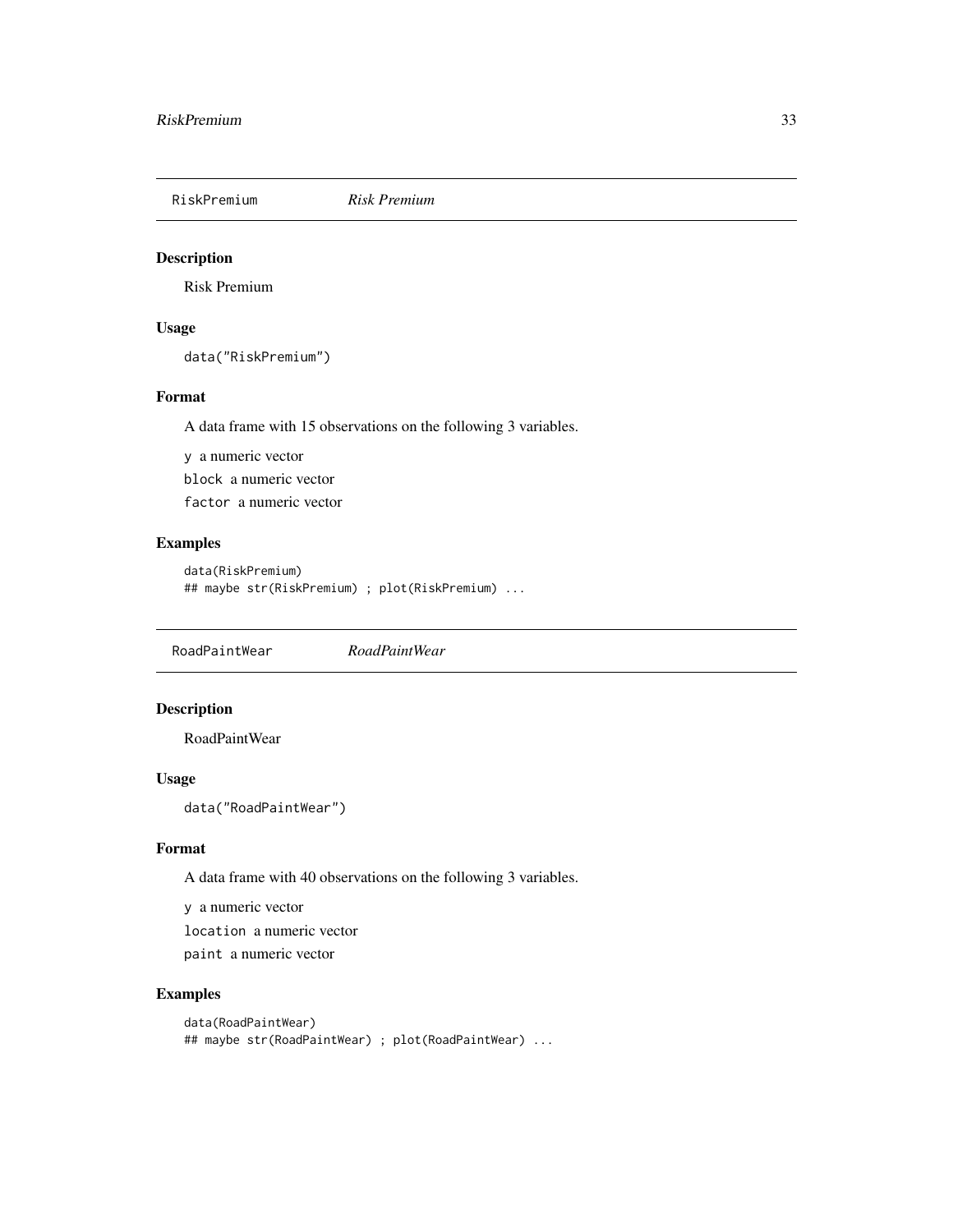<span id="page-33-0"></span>RustInhibitor *RustIn hibitor*

# Description

RustIn hibitor dataset

# Usage

```
data("RustInhibitor")
```
### Format

A data frame with 40 observations on the following 3 variables.

y response variable

group factor variable

row index corresponding to each response

# Examples

```
data(RustInhibitor)
## maybe str(RustInhibitor) ; plot(RustInhibitor) ...
```
SalableFlowers *Salable Flowers*

# Description

Salable Flowers

### Usage

```
data("SalableFlowers")
```
### Format

A data frame with 24 observations on the following 5 variables.

y a numeric vector

- x a numeric vector
- A a numeric vector

B a numeric vector

num a numeric vector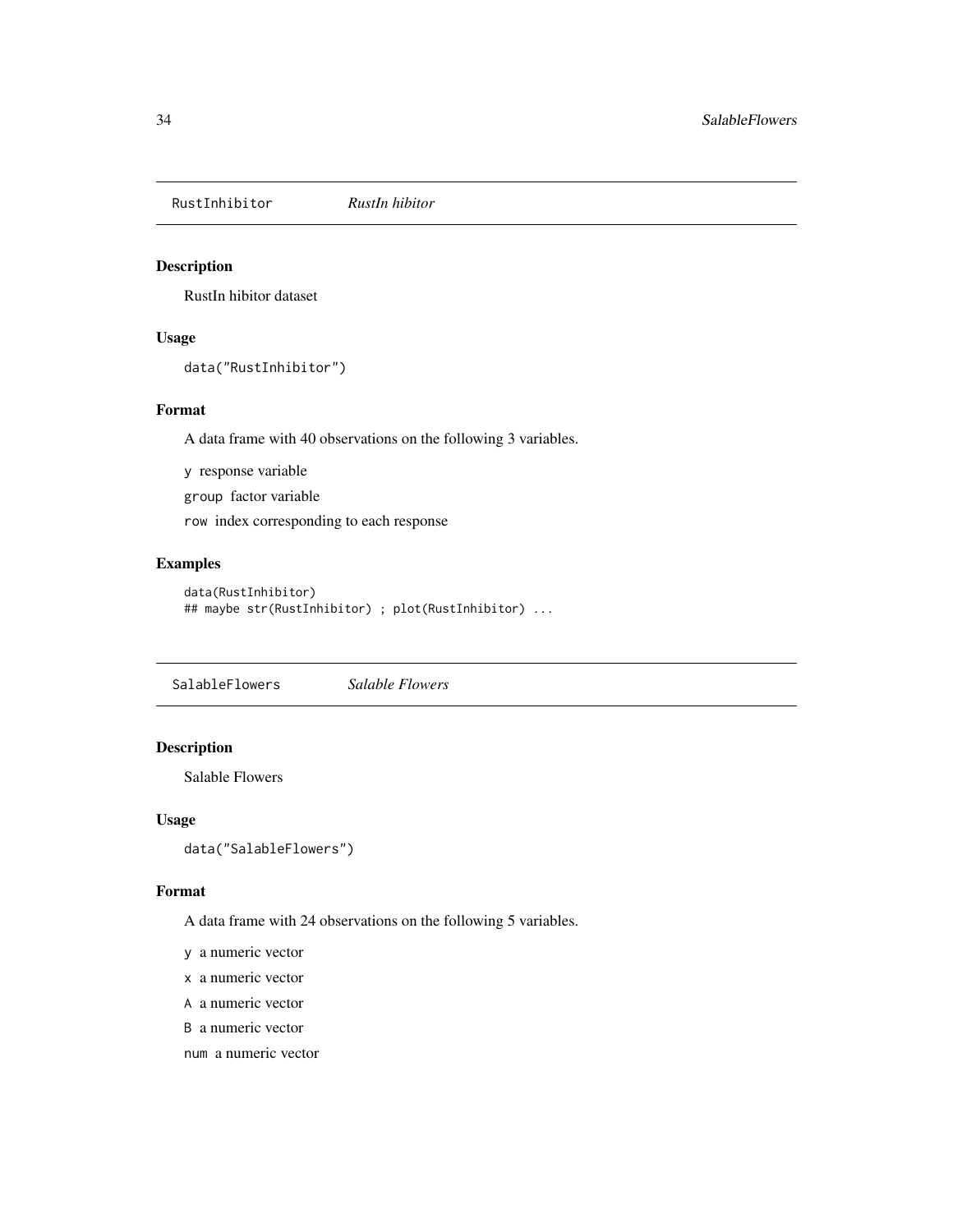# <span id="page-34-0"></span>satterthwaite 35

# Examples

```
data(SalableFlowers)
## maybe str(SalableFlowers) ; plot(SalableFlowers) ...
```
satterthwaite *satterthwaite*

### Description

satterthwaite

### Usage

```
satterthwaite(c, MSE, df, alpha = 0.05)
```
# Arguments

| с     | c   |
|-------|-----|
| MSE   | mse |
| df    | df  |
| alpha | a   |

#### References

Michael H. Kutner; Christopher J. Nachtsheim; John Neter; William Li. Applied Linear Statistical Models Fifth Edition. chapter 25.

```
##---- Should be DIRECTLY executable !! ----
##-- ==> Define data, use random,
##--or do help(data=index) for the standard data sets.
## The function is currently defined as
function (c, MSE, df, alpha = 0.05)
{
   l = c * MSEL = sum(c * MSE)dff <- ((L^2)/sum((L^2)/df))lower <- (dff * L)/(qchisq(1 - alpha/2, round(dff)))upper <- (dff * L)/(qchisq(alpha/2, round(dff)))
   return(cbind(estimate = L, df = round(dff), lower = lower,
       upper = upper)}
```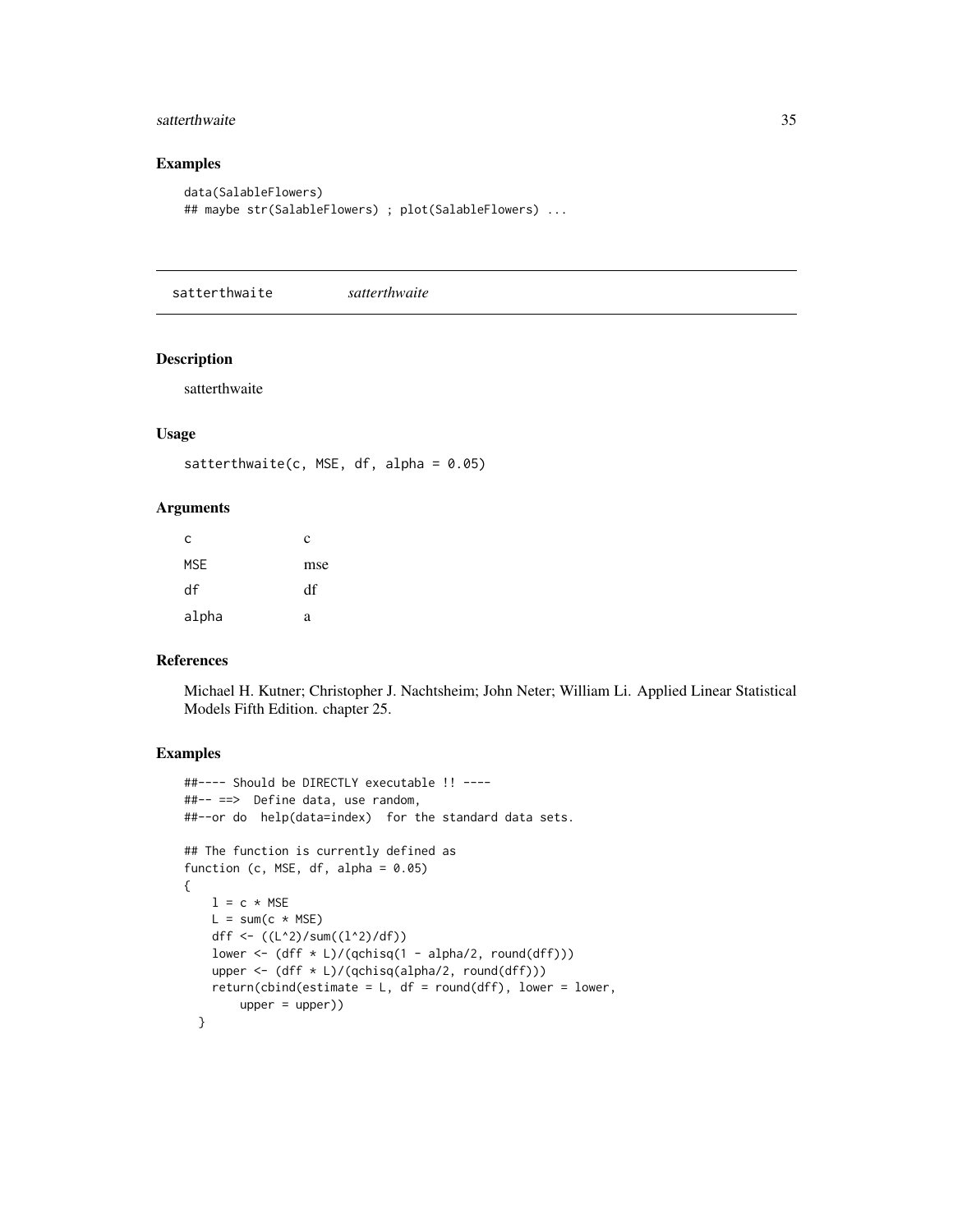<span id="page-35-1"></span><span id="page-35-0"></span>

## Description

Schwarz' Bayesian criterion

 $SBC = n * ln(SSEp) - n * ln(n) + ln(n) * p$ 

### Usage

SBCp(model)

### Arguments

model model of regression

### References

Michael H. Kutner; Christopher J. Nachtsheim; John Neter; William Li. Applied Linear Statistical Models Fifth Edition .page 360

# Examples

##################use data Surgical Unit, page 360

```
SBCp(lm(lny~x4,SurgicalUnit))
```
ServoData *Servo Data*

Description

Servo Data dataset

### Usage

data("ServoData")

#### Format

A data frame with 15 observations on the following 3 variables.

y response variable

group factor variable

row index corresponding to each response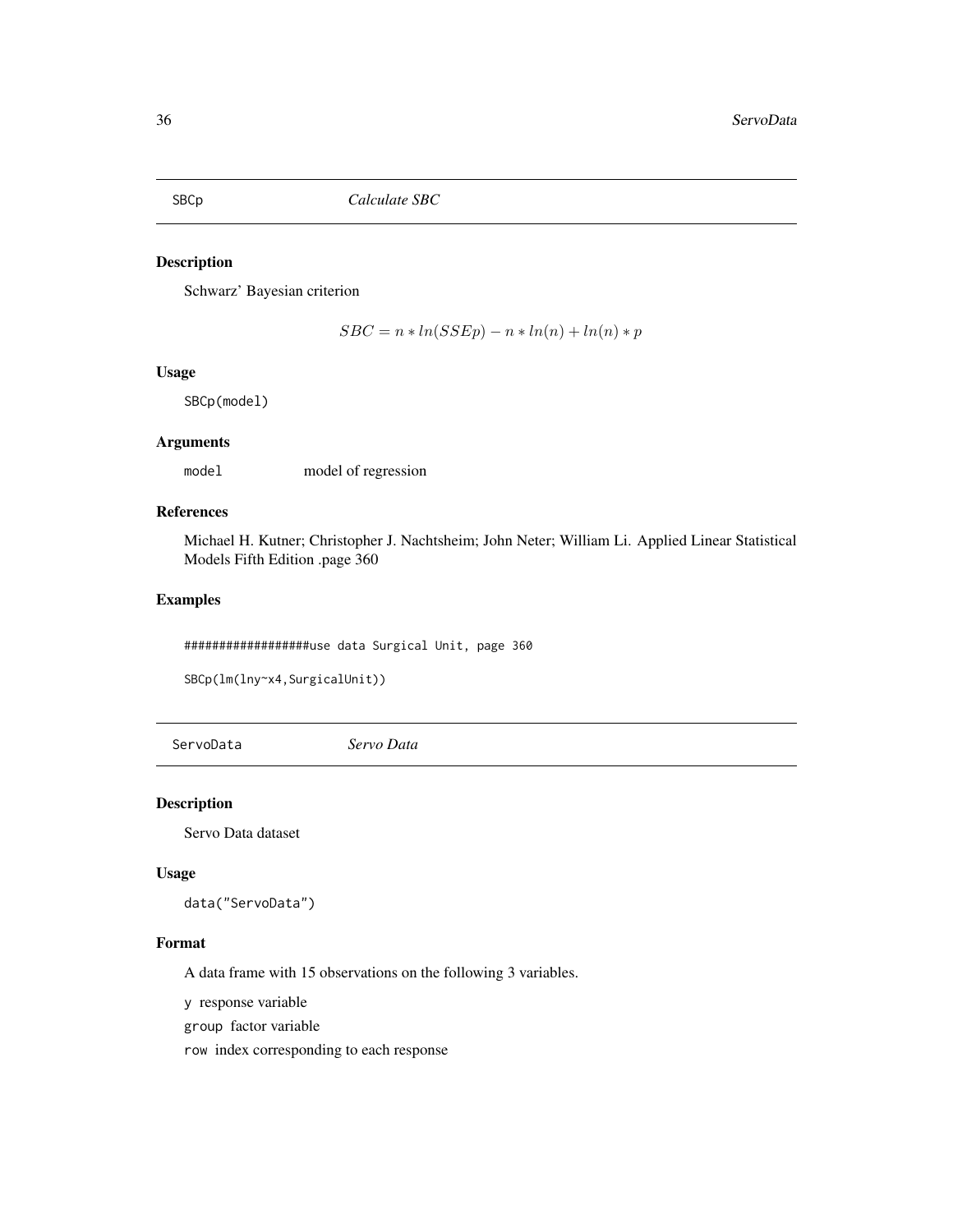# <span id="page-36-0"></span>SolutionConcentration 37

# Examples

```
data(ServoData)
## maybe str(ServoData) ; plot(ServoData) ...
```
SolutionConcentration *SolutionCon centration*

# Description

Solution Concentration

# Usage

```
data("SolutionConcentration")
```
### Format

A data frame with 15 observations on the following 2 variables.

y a numeric vector

x a numeric vector

# Examples

```
data(SolutionConcentration)
## maybe str(SolutionConcentration) ; plot(SolutionConcentration) ...
```

| ssea.oneway | Plan |
|-------------|------|
|             |      |

```
ssea.oneway Planning of Sample Sizes with Estimation Approach Single factor
ANOVA
```
### Description

This approach is to specify the major comparisons of interest. Determine the expected widths of the confidence intervals for various sample sizes, given standard deviation (sigma).

# Usage

ssea.oneway(number.group,mc,sigma,n.weight,ci.width,type=c("s", "b"), alpha = 0.05)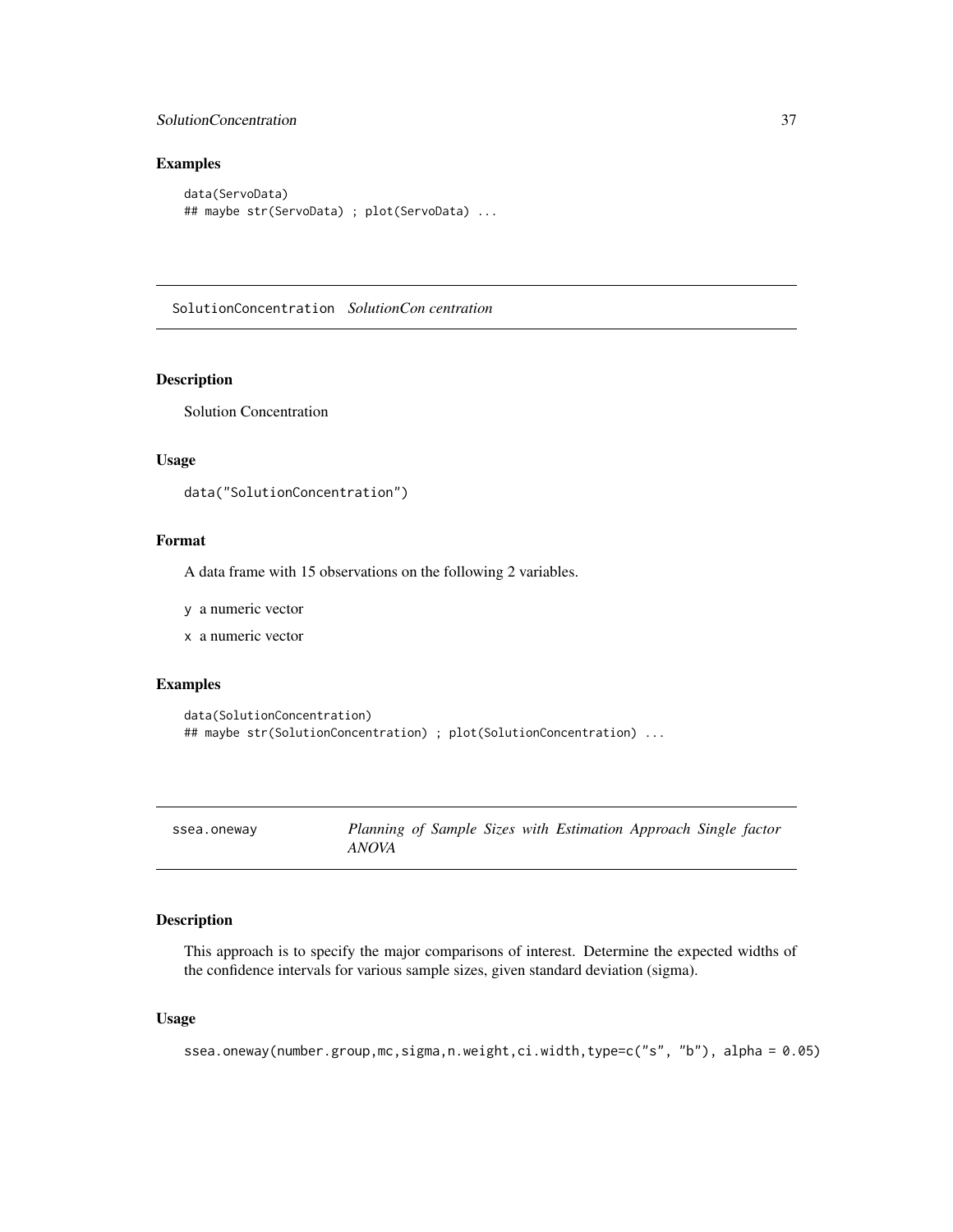### Arguments

| number.group | number of treatments.                                        |
|--------------|--------------------------------------------------------------|
| mc           | matrix of contrast, each row determine one contrast.         |
| sigma        | Standard deviation.                                          |
| n.weight     | weight of sample size Corresponding to each treatment.       |
| ci.width     | width of confidence interval Corresponding to each contrast. |
| type         | type of calculate confidence interval.                       |
| alpha        | Confidence interval calculate with 1-alpha percent           |

### Value

sample size obtain based on confidence interval.

### References

Michael H. Kutner; Christopher J. Nachtsheim; John Neter; William Li. Applied Linear Statistical Models Fifth Edition. page 759.

#### Examples

```
mc=matrix(c(1,-1,0,0,.5,.5,-.5,-.5,1/3,1/3,1/3,-1),byrow=TRUE,nrow = 3)
ssea.oneway(4,mc,sigma=2,n.weight=c(1,1,1,1),ci.width=c(2.61,1.85,2.14)*2,type='s')
#### page 761
mc=matrix(c(1,0,0,-1,0,1,0,-1,0,0,1,-1), byrow=TRUE, nrow = 3)
ssea.oneway(4,mc,2,n.weight=c(1,1,1,2),ci.width=c(1,1,1)*2,type='b',alpha=.1)
#### problem 17.25 page 772
mc=matrix(c(1,-1,0,0,0,0,
            .5,.5,-.5,-.5,0,0,
            0,0,1,-1,0,0,
            .25,.25,.25,.25,-.5,-.5),byrow=TRUE,nrow=4)
ssea.oneway(6,mc,.15,n.weight=rep(1,6),ci.width=rep(2*0.08,4),type='b',alpha=.05)
```
SurgicalUnit *Surgical Unit dataset*

# Description

A hospital surgical unit was interested in predicting survival in patients undergoing a particular of type of liver operation.

#### Usage

```
data("SurgicalUnit")
```
<span id="page-37-0"></span>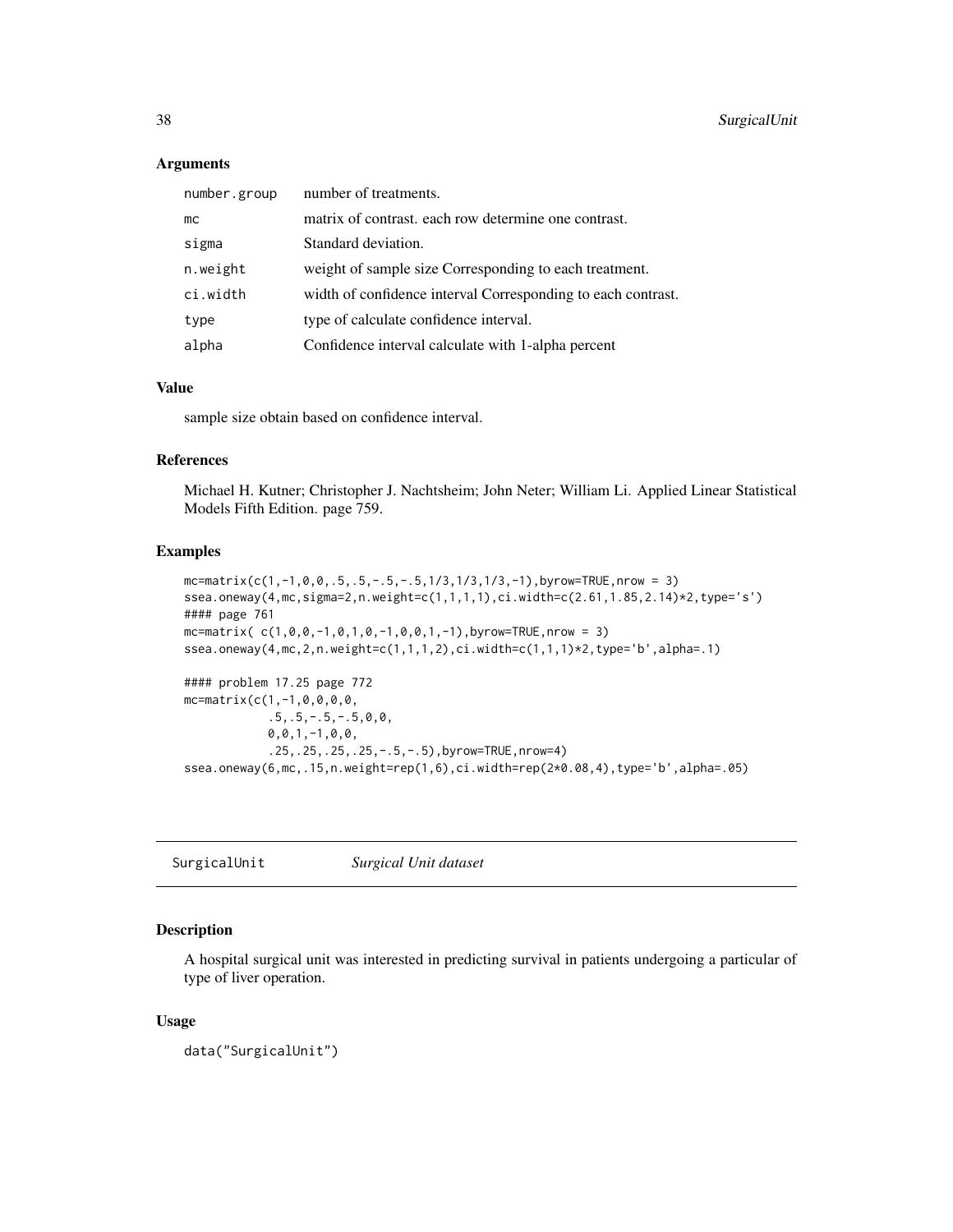# <span id="page-38-0"></span>Format

A data frame with 54 observations on the following 10 variables.

- x1 a numeric vector
- x2 a numeric vector
- x3 a numeric vector
- x4 a numeric vector
- x5 a numeric vector
- x6 a numeric vector
- x7 a numeric vector
- x8 a numeric vector
- y a numeric vector
- lny a numeric vector

# Source

Michael H. Kutner; Christopher J. Nachtsheim; John Neter; William Li. Applied Linear Statistical Models Fifth Edition .page 350

# Examples

```
data(SurgicalUnit)
## maybe str(SurgicalUnit) ; plot(SurgicalUnit) ...
```
SurgicalUnitAdditional

*Surgical Unit Additional dataset*

### Description

54 additional data for SurgicalUnit dataset.

### Usage

```
data("SurgicalUnitAdditional")
```
#### Format

A data frame with 54 observations on the following 10 variables.

- x1 a numeric vector
- x2 a numeric vector
- x3 a numeric vector
- x4 a numeric vector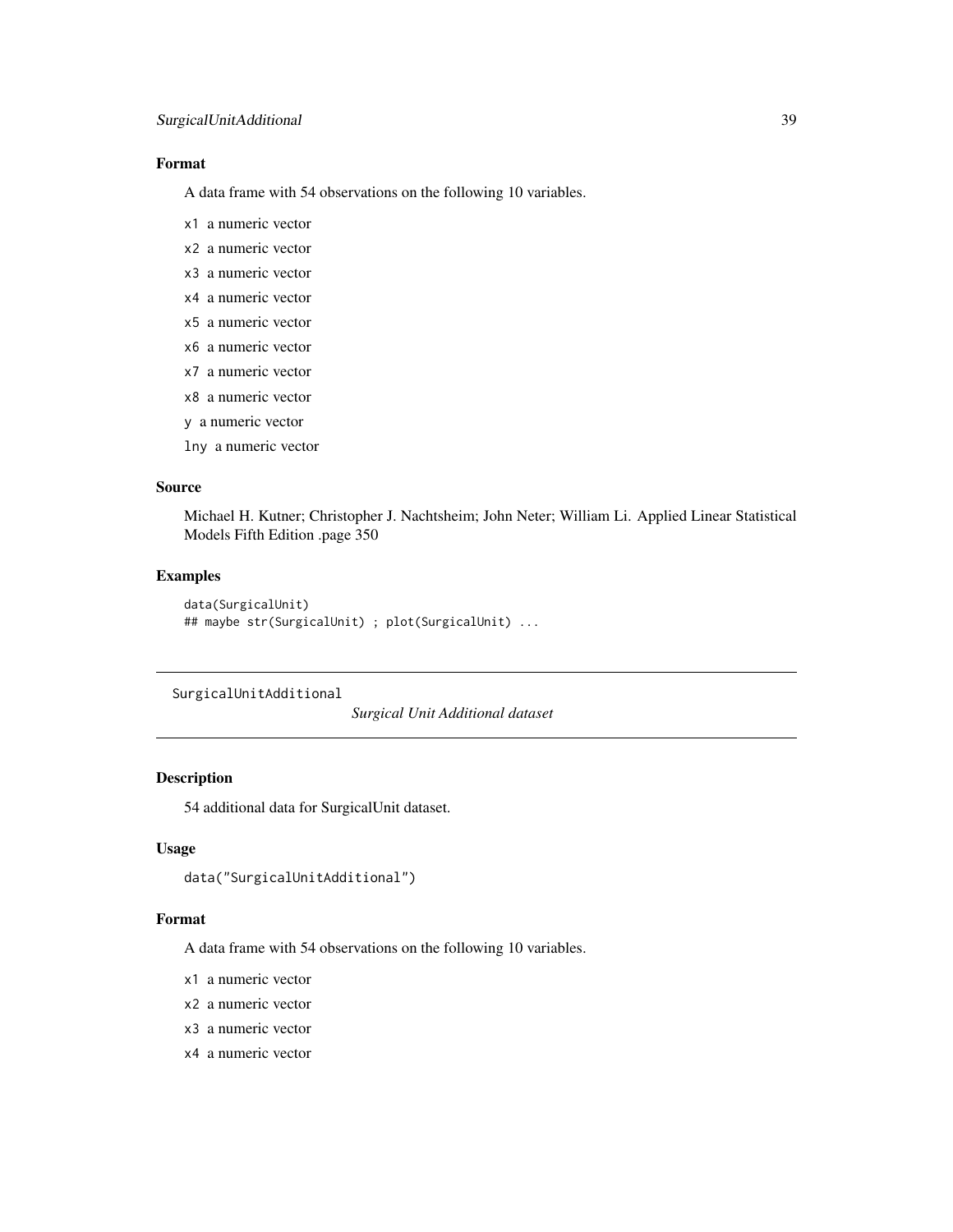# <span id="page-39-0"></span>40 TaskCompletion

- x5 a numeric vector
- x6 a numeric vector
- x7 a numeric vector
- x8 a numeric vector
- y a numeric vector
- lny a numeric vector

# Source

Michael H. Kutner; Christopher J. Nachtsheim; John Neter; William Li. Applied Linear Statistical Models Fifth Edition .TABLE 9.5 page 374

#### Examples

```
data(SurgicalUnitAdditional)
## maybe str(SurgicalUnitAdditional) ; plot(SurgicalUnitAdditional) ...
```
TaskCompletion *Task Completion*

### Description

Task Completion

#### Usage

data("TaskCompletion")

### Format

A data frame with 16 observations on the following 4 variables.

y a numeric vector

block a numeric vector

factor a numeric vector

num a numeric vector

```
data(TaskCompletion)
## maybe str(TaskCompletion) ; plot(TaskCompletion) ...
```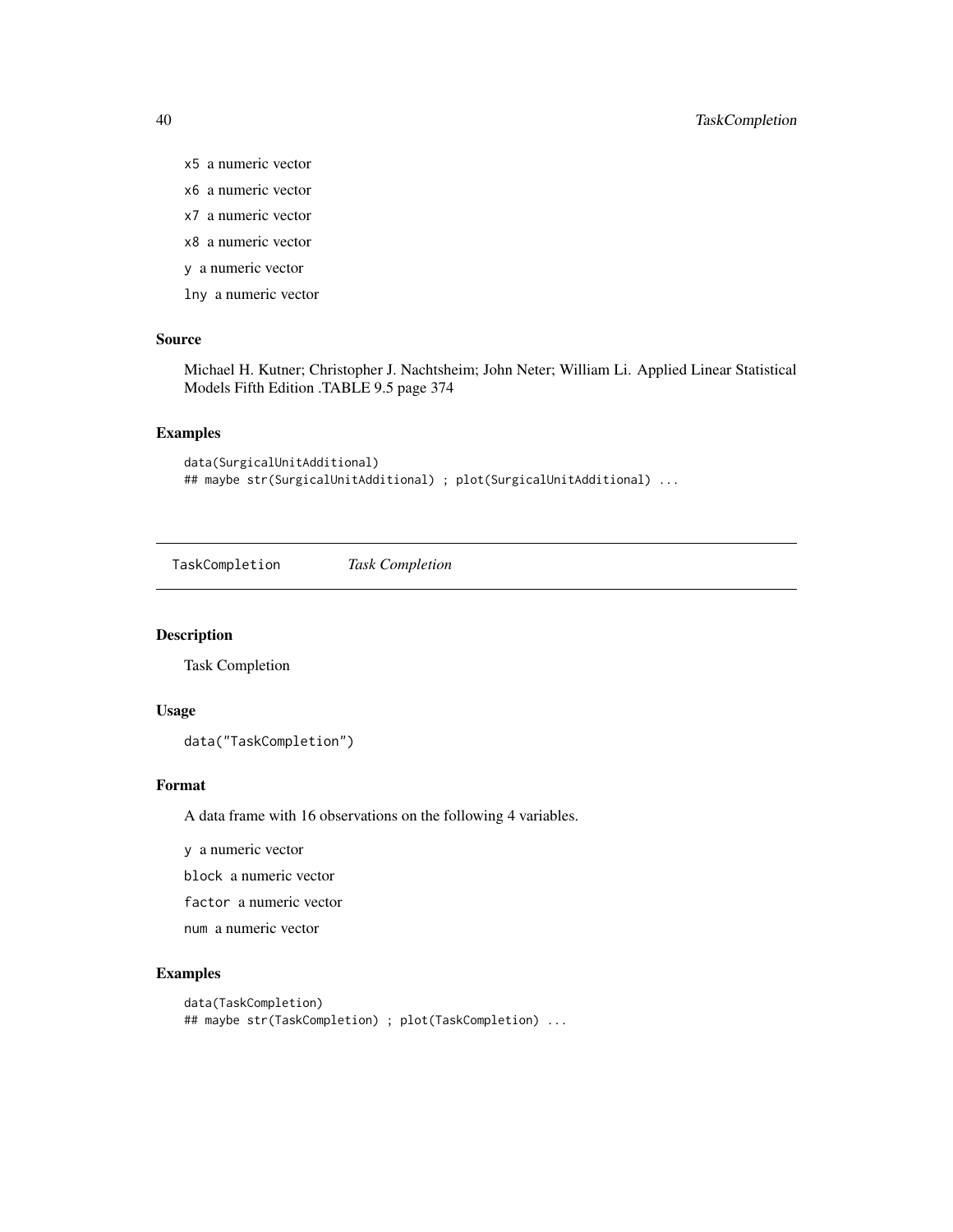<span id="page-40-0"></span>TelephoneCommunications

*Telephone Communications*

### Description

Telephone Communications datas set

### Usage

data("TelephoneCommunications")

#### Format

A data frame with 30 observations on the following 3 variables.

y a numeric vector

group a numeric vector

num a numeric vector

# Examples

```
data(TelephoneCommunications)
## maybe str(TelephoneCommunications) ; plot(TelephoneCommunications) ...
```
TolucaCompany *Toluca Company dataset*

### Description

The Toluca Company manufactures refrigeration equipment as well as many replacement parts. In the past, one of the replacement parts has been produced periodically in lots of varying sizes. When a cost improvement program was undertaken, company officials wished to determine the optimum lot size for producing this part.

### Usage

data("TolucaCompany")

#### Format

A data frame with 25 observations on the following 2 variables.

x a numeric vector

y a numeric vector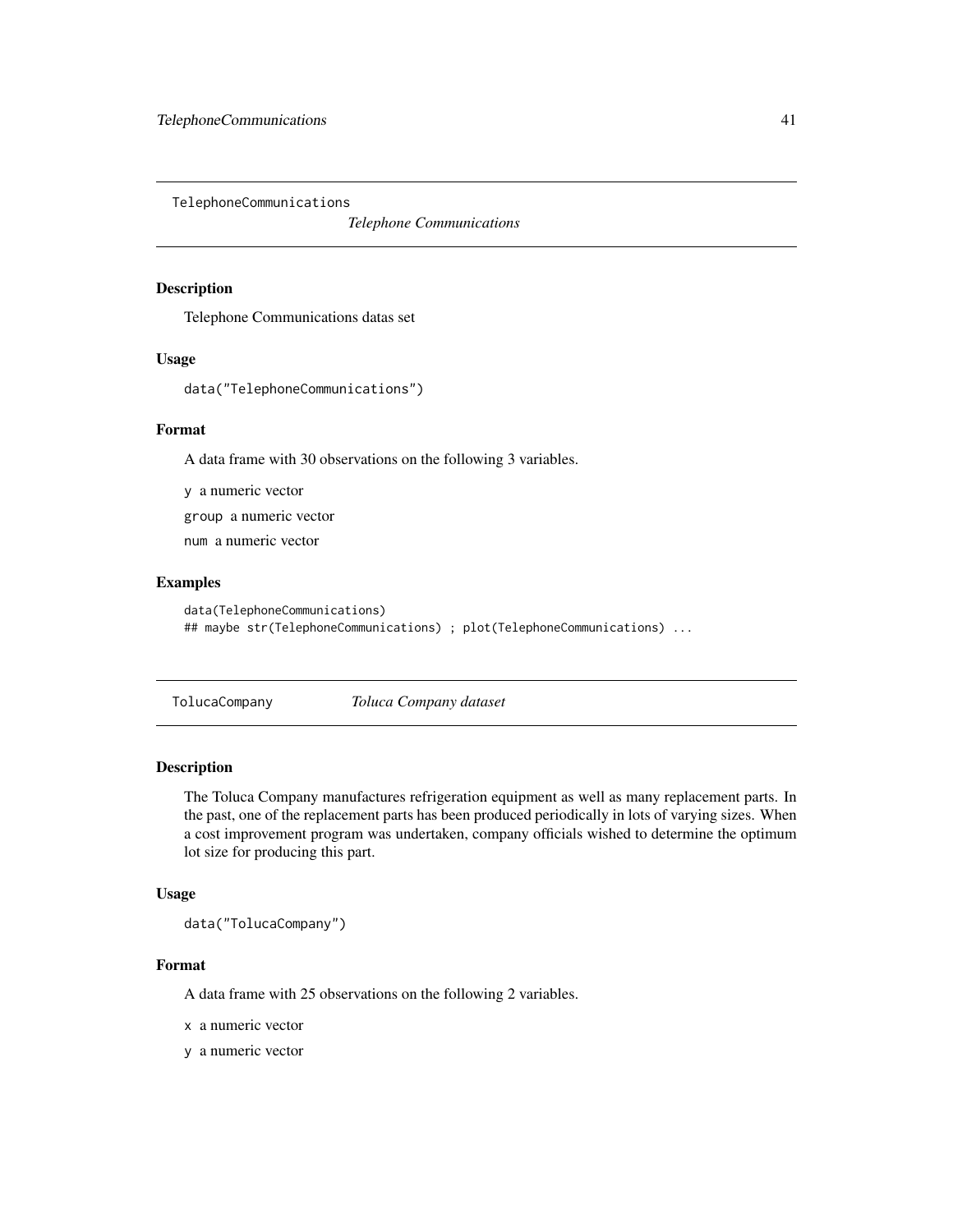### Source

Michael H. Kutner; Christopher J. Nachtsheim; John Neter; William Li. Applied Linear Statistical Models Fifth Edition .page 19

#### Examples

```
data(TolucaCompany)
## maybe str(TolucaCompany) ; plot(TolucaCompany) ...
```
towway.ci *Confidence intervals for tow way ANOVA*

### Description

Confidence intervals for tow way ANOVA.

Estimation and confidense interval of Factor Level Mean.

Estimation and confidense interval of Contrast of Factor Level Means

Estimation and confidense interval of linear Combination of Factor level Means

Multiple Pairwise Comparisons and confidense interval of Factor level Means (Tukey and Bonferroni Procedurs)

Multiple Contrasts and confidense interval of Factor Level Means (scheffe and Bonferroni Procedurs)

Etimates and confidense interval Based on Treatment Means

Interactions Are Important:

Multiple Pairwise Comparisons of Treatment Means(Tukey and Bonferroni Procedure.)

Multiple Contrasts of Treatment Means(Scheffe and Bonferroni Procedure.)

### Usage

towway.ci(y, x1, x2, mc = NULL, mp = NULL,mt=NULL, mse= NULL,alpha =  $0.05$ )

# Arguments

| y              | response variabel                                      |
|----------------|--------------------------------------------------------|
| x1             | first factor                                           |
| x <sub>2</sub> | second factor                                          |
| mc             | matrix of contrast( $s$ )                              |
| mp             | matrix of pairwise, each row is one pairwise           |
| mt             | matrix of treatment means. (interaction NOT important) |
| mse            | MSE of model                                           |
| alpha          | Confidence intervals calculate with 1-alpha percent    |

<span id="page-41-0"></span>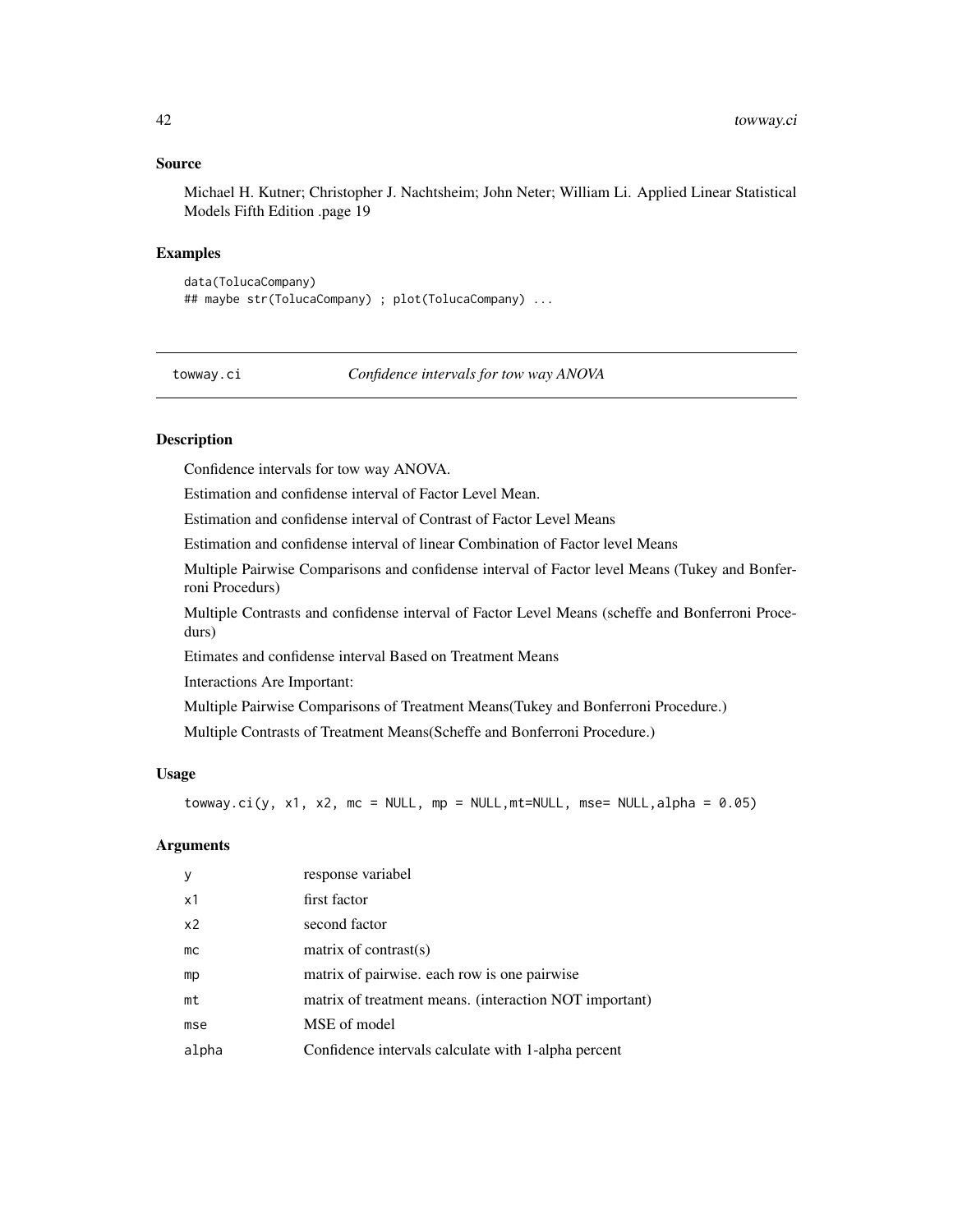# <span id="page-42-0"></span>WindingSpeeds 43

# References

Michael H. Kutner; Christopher J. Nachtsheim; John Neter; William Li. Applied Linear Statistical Models Fifth Edition. chapter 19.

### Examples

```
library('ALSM')
y=HayFeverRelief$y
A=HayFeverRelief$A
B=HayFeverRelief$B
m = matrix(c(1, 2, 3, 0, 0, 0, 0, 5, -1, .5), byrow = TRUE, nrow = 3)
towway.ci(y,A,B,mc=m)
```
WindingSpeeds *Winding Speeds*

#### Description

In a completely randomized design to study the effect of the speed of winding thread (1: slow; 2: normal; 3: fast; 4: maximum) onto 75-yard spools, 16 runs of 10,000 spools each were made at each of the four winding speeds. The response variable is the number of thread breaks during, the production run.

### Usage

```
data("WindingSpeeds")
```
### Format

A data frame with 64 observations on the following 3 variables.

y response variable

group factor variable

row index corresponding to each response

```
data(WindingSpeeds)
## maybe str(WindingSpeeds) ; plot(WindingSpeeds) ...
```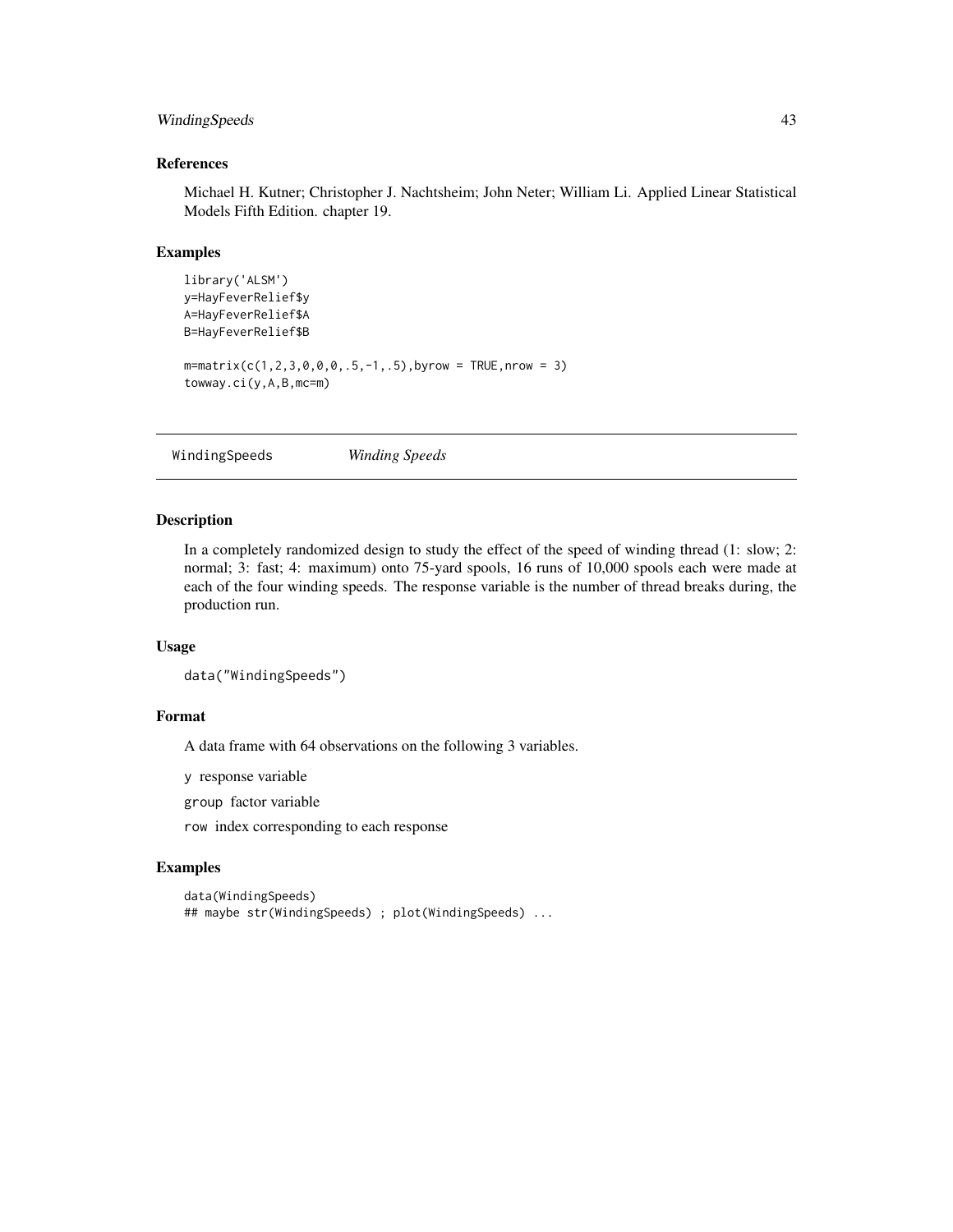# <span id="page-43-0"></span>**Index**

∗Topic \textasciitildekwd1 aligned.dot.plot2, [4](#page-3-0) ∗Topic \textasciitildekwd2 aligned.dot.plot2, [4](#page-3-0) ∗Topic datasets ABTElectronicsCorporation, [3](#page-2-0) ApexEnterprises, [5](#page-4-0) AuditorTraining\_10, [5](#page-4-0) AuditorTraining\_5, [6](#page-5-0) BodyFat, [8](#page-7-0) CashOffers, [9](#page-8-0) CastleBakery, [10](#page-9-0) CoinOperatedTenninals, [13](#page-12-0) ComputerizedGame, [13](#page-12-0) CrackerPromotion, [15](#page-14-0) DiskDriveService, [15](#page-14-0) FillingMachines, [16](#page-15-0) GroceryRetailer, [16](#page-15-0) GrowthHormone, [17](#page-16-0) HayFeverRelief, [18](#page-17-0) HelicopterService, [18](#page-17-0) JobProficiency, [19](#page-18-0) JobProficiencyAdditional, [19](#page-18-0) KentonFoodCompany, [20](#page-19-0) Plasma, [27](#page-26-0) PortraitStudio, [29](#page-28-0) PremiumDistribution, [29](#page-28-0) ProductivityImprovement, [30](#page-29-0) ProgrammerRequirements, [31](#page-30-0) QuestionnaireColor, [32](#page-31-0) RehabilitationTherapy, [32](#page-31-0) RiskPremium, [33](#page-32-0) RoadPaintWear, [33](#page-32-0) RustInhibitor, [34](#page-33-0) SalableFlowers, [34](#page-33-0) ServoData, [36](#page-35-0) SolutionConcentration, [37](#page-36-0) SurgicalUnit, [38](#page-37-0) SurgicalUnitAdditional, [39](#page-38-0)

TaskCompletion, [40](#page-39-0) TelephoneCommunications, [41](#page-40-0) TolucaCompany, [41](#page-40-0) WindingSpeeds, [43](#page-42-0) ABTElectronicsCorporation, [3](#page-2-0) AICp, [3,](#page-2-0) *[14](#page-13-0)* aligned.dot.plot2, [4](#page-3-0) ApexEnterprises, [5](#page-4-0) AuditorTraining\_10, [5](#page-4-0) AuditorTraining\_5, [6](#page-5-0) BestSub, [6](#page-5-0) bftest, [7](#page-6-0) BodyFat, [8](#page-7-0) boxcox.sse, [9](#page-8-0) CashOffers, [9](#page-8-0) CastleBakery, [10](#page-9-0) ci.reg, [11](#page-10-0) CoinOperatedTenninals, [13](#page-12-0) ComputerizedGame, [13](#page-12-0) cpc, *[4](#page-3-0)*, [14](#page-13-0) CrackerPromotion, [15](#page-14-0) DiskDriveService, [15](#page-14-0) FillingMachines, [16](#page-15-0) GroceryRetailer, [16](#page-15-0) GrowthHormone, [17](#page-16-0) HayFeverRelief, [18](#page-17-0) HelicopterService, [18](#page-17-0) JobProficiency, [19](#page-18-0) JobProficiencyAdditional, [19](#page-18-0) KentonFoodCompany, [20](#page-19-0) MLS, [21](#page-20-0)